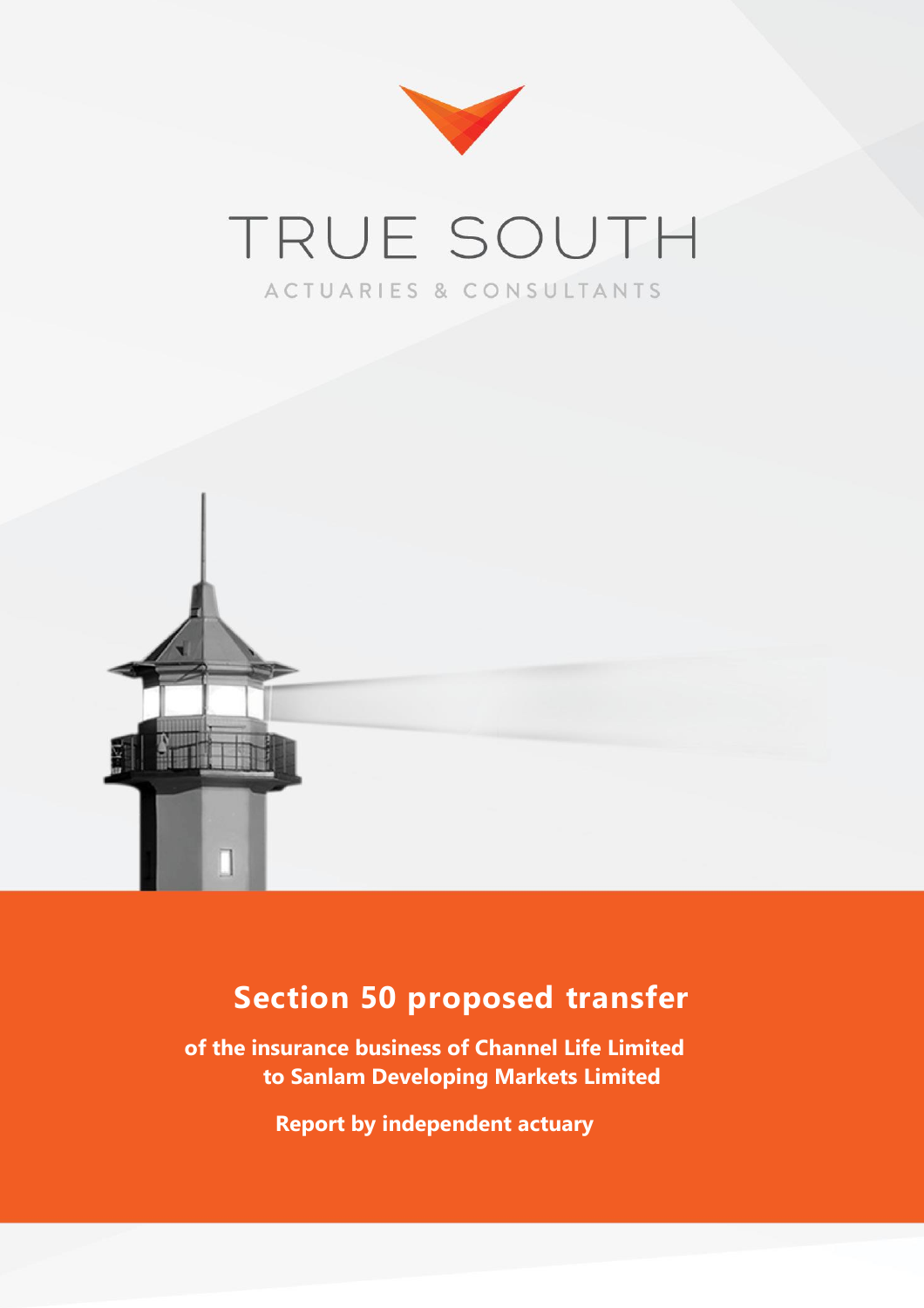

The Board of Directors: Sanlam Developing Markets Limited The Board of Directors: Channel Life Limited Sanlam Business Park 13 West Street Houghton 2198

31 July 2019

#### **Independent actuarial report on proposed Section 50 transfer of insurance business**

The report attached to this letter:

- was commissioned from True South Actuaries & Consultants ("True South") by Sanlam Life Limited ("Sanlam Life") to be addressed to the two boards of directors listed above
- concerns itself with the intended transfer, on effective date 1 January 2019, of all insurance business of Channel Life Limited ("Channel Life") to Sanlam Developing Markets Limited ("SDM") as per section 50 of the Insurance Act no 18 of 2017 (the "Insurance Act")
- addresses at least the (relevant) aspects that the Actuarial Society of South Africa ("ASSA") expects its members to consider when commenting in an independent capacity on the relative merits of a proposed section 50 transfer
- assumes knowledge of terms that could reasonably be expected from a Board of an insurance company (such as HAF, ORSA, GOI, Prudential Standards, with-profit, bonus stabilisation reserves, diversification benefit, loss absorbing capacity etc)
- is intended to form part of the application for the proposed transfer and may thus, in addition to the addressees, be considered by all parties involved in this process.
- assumes that any late changes to the transfer agreement reviewed (document received on 23 July with file name "Transfer Agreement 20190625 (004).docx"), will not invalidate the statements contained in this report.

In my opinion, as an independently actuary, free from any potential conflict of interest, the proposed transaction safeguards the rights, entitlements and security of all classes of policyholders affected by it (also including also the current SDM policyholders). Having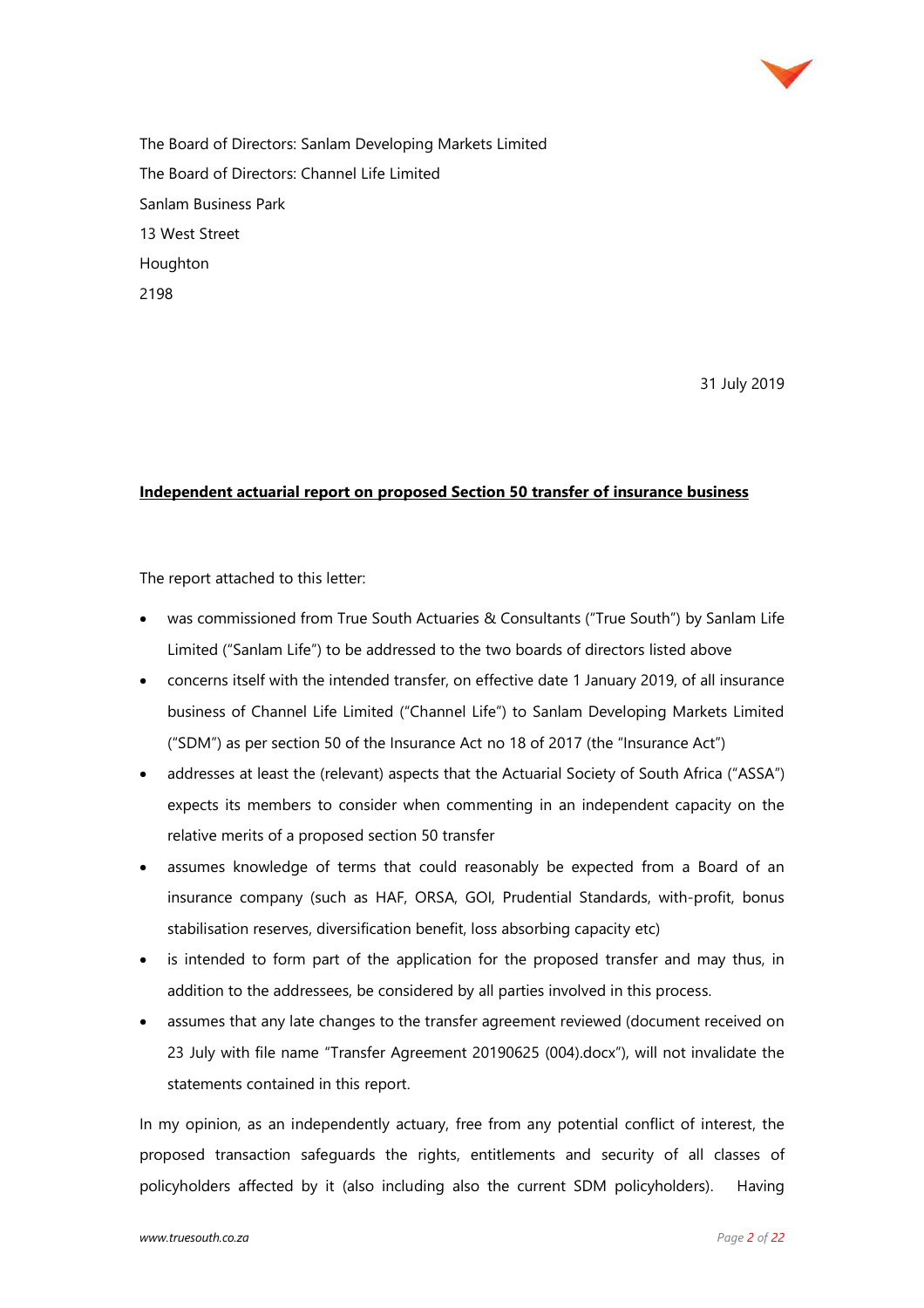

performed an in-depth investigation into the rationale and mechanics of the proposed transfer, I find that it is both appropriate and fair to affected policyholders.

 $\overline{\phantom{a}}$ 

Francois Hugo (FASSA)

For and on behalf of True South Actuaries & Consultants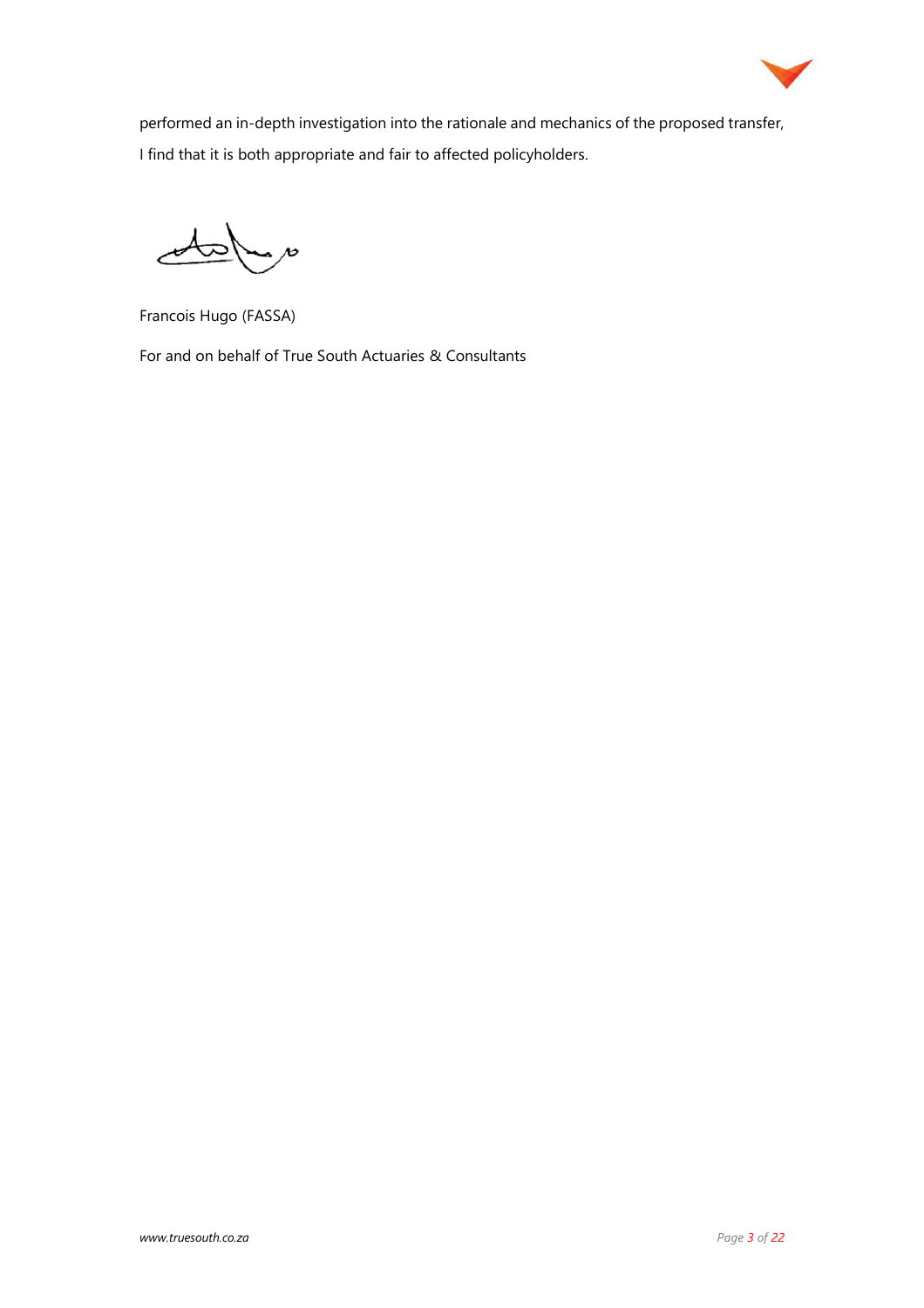

## **1 APPOINTMENT**

#### 1.1 Background to appointment

As per section 50(5) of the Insurance Act, the Prudential Authority ("PA") may appoint a person, at the cost of the insurer or controlling company, to assess the proposed transfer, transaction or change and express a view on the desirability or otherwise thereof. Although the PA has not (yet) requested an independent actuarial report, it may do so, in which case this report will serve this purpose.

Sanlam Life nevertheless took the decision to commission an independent actuarial report to affirm the appropriateness and fairness of the proposed transfer to the Channel Life and SDM Boards. This was (at least in part) in anticipation of a potential view that the two transacting parties could be conceived as not being sufficiently independent due to them sharing the same HAF and being constituted with the same board members for many years.

The cost of this report will (as is the case for all costs related to the transfer) be covered by SDM.

This report does not replace the HAF reports required by the Prudential Authority as part of the submission for approval of the envisaged transfer.

#### 1.2 Qualifications and experience

This report has been prepared by Francois Hugo acting for and on behalf of True South Actuaries and Consultants. The table below sets out his relevant experience:

| Relevant academic and<br>professional qualifications | <b>BSc University of Stellenbosch</b><br>٠<br>B Comm (Hons) University of Pretoria<br>٠<br>FIA (Fellow of the Institute of Actuaries in the United Kingdom)<br>٠<br>FASSA (Fellow of the Actuarial Society of South Africa)<br>٠                                                                                                                                                                                                                                                   |
|------------------------------------------------------|------------------------------------------------------------------------------------------------------------------------------------------------------------------------------------------------------------------------------------------------------------------------------------------------------------------------------------------------------------------------------------------------------------------------------------------------------------------------------------|
| Relevant experience                                  | Co-founder and executive director of True South Actuaries & Consultants (a<br>provider of independent actuarial services to many providers of insurance<br>products in South Africa)<br>More than 20 years' post qualification actuarial consulting experience mostly<br>(although not exclusively) in the life insurance industry.<br>Holder of a Long-term insurance practising certificate. Several Head of Actuarial<br>Function ("HAF") appointments under the Insurance Act. |
|                                                      | Currently contributing (in capacity as HAF) to 3 other section 50 transfers.                                                                                                                                                                                                                                                                                                                                                                                                       |

| Table 1 - Independent actuary qualifications, experience and appointments |  |
|---------------------------------------------------------------------------|--|
|---------------------------------------------------------------------------|--|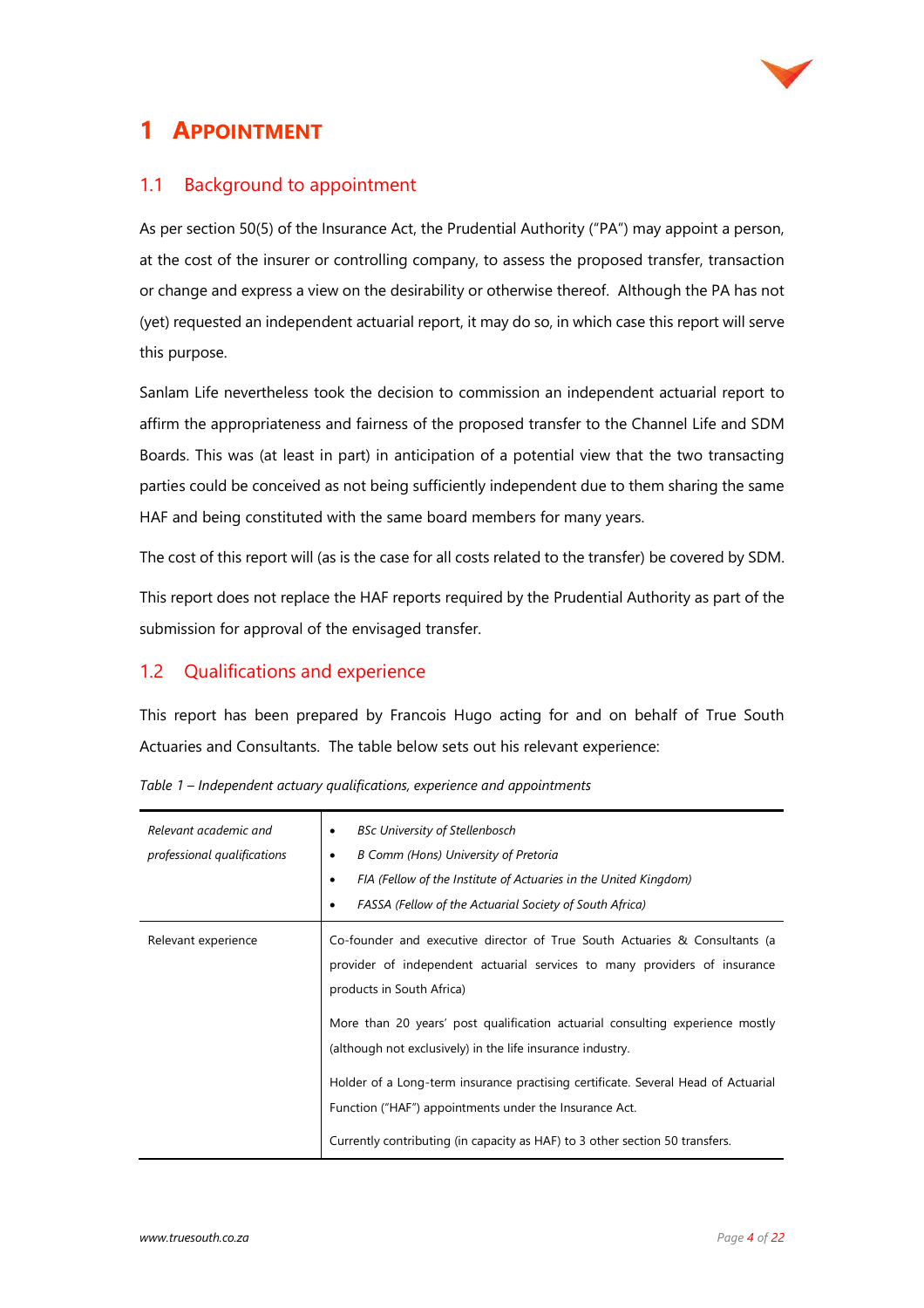

#### 1.3 Declaration of interest

Other than the benefits accruing in respect of professional fees for this assignment, neither the author, nor True South has any financial interests<sup>1</sup> in any of the companies under consideration and would not benefit financially from whether the proposed transfer takes place.

<sup>&</sup>lt;sup>1</sup> Some indirect interest may exist through exposure to the holding company of SDM and Channel Life through collective investment schemes.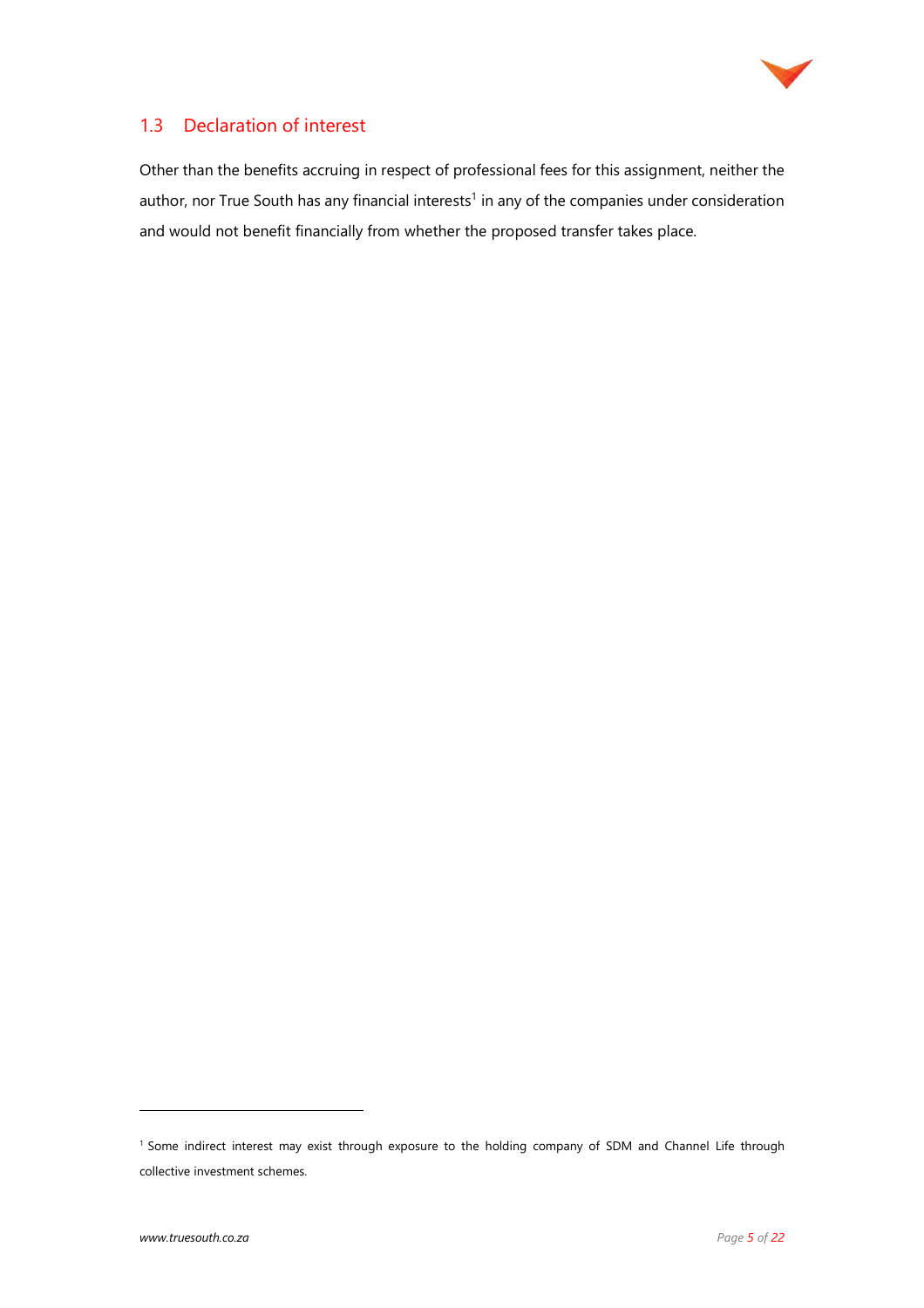

## **2 SCOPE**

#### 2.1 Legislation and professional guidance

In terms of Prudential Standard GOI 6 as issued by the Prudential Authority which deals with "Transfers of Business and Other Significant Transactions by Insurers", it is required (in paragraph 2.4) that *"any independent expert appointed by the Prudential Authority under section 50(5) of the Act to review and report on any aspects of the proposed transfer or any aspects of the process involved is responsible for reporting honestly and accurately on these matters*."

In identifying the aspects that need to be considered, I have referenced professional guidance issued by the Actuarial Society of South Africa and specifically Advisory Practice Note ("APN") 108. This practise note is entitled *"Transfer of Long-Term Business of a Registered Insurer - Role of the Independent Actuary (v2)".*

#### 2.2 Overlap of topics covered in three actuarial reports

Two further actuarial reports (apart from this one) are required in terms of Prudential Standard GOI 6 as issued by the Prudential Authority which deals with "Transfers of Business and Other Significant Transactions by Insurers". The standard requires that "*The head of the insurer's actuarial function is responsible for expressing an opinion to the board of directors about the soundness of the proposed action as far as the action relates to his or her functions as set out in GOI 3 (Risk Management and Internal Controls for Insurers)."*

These reports (which have the same author as the two entities share a HAF), would also have considered the same professional guidance issued by the Actuarial Society of South Africa:

- *Advisory Practice Note 106: Head of Actuarial Function for South African Insurers (v6)* ("APN106") and
- *Advisory Practice Note 108: Transfer of Long-Term Business of a Registered Insurer - Role of the Independent Actuary (v2)*, ("APN108") as issued by the Actuarial Society of South Africa. (APN106 mentions that although APN108 is intended to apply to independent actuaries appointed by the regulator, the HAF should have regard to this guidance where relevant and appropriate.)

It would therefore be reasonable to expect a degree of overlap in topics considered by the three actuarial reports.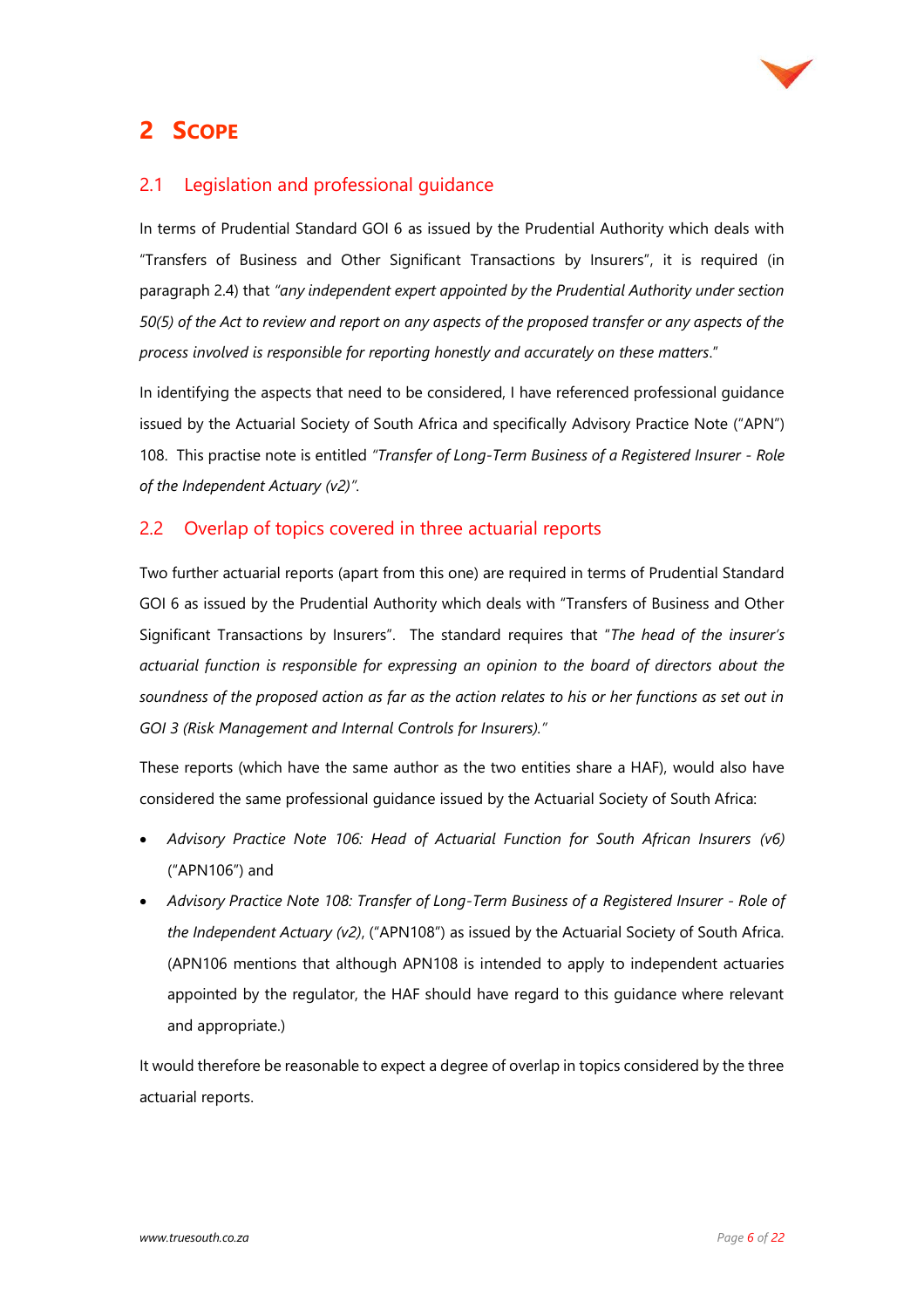

## **3 INFORMATION CONSIDERED**

#### 3.1 Decision on information to be considered

I confirm that I was not instructed by any of the parties on what should be included in, or excluded from the report, although I allowed myself to be guided on information that could be considered confidential / sensitive. I was provided with access to all parties I wished to interview and all information, reports and documents I considered material to the formulation of the required opinion.

#### 3.2 Information requested, provided and considered

In formulating the opinions in this report, I have considered the following:

| Information                                                                                    | Comments                                                                                                                                                                                                                                                                                                                                                                                                                                                                                                                                                                                                                                                                                                                                                                                                                                                                                                                                                                                                                                                                                                                                                                                                                                                                                                                 |
|------------------------------------------------------------------------------------------------|--------------------------------------------------------------------------------------------------------------------------------------------------------------------------------------------------------------------------------------------------------------------------------------------------------------------------------------------------------------------------------------------------------------------------------------------------------------------------------------------------------------------------------------------------------------------------------------------------------------------------------------------------------------------------------------------------------------------------------------------------------------------------------------------------------------------------------------------------------------------------------------------------------------------------------------------------------------------------------------------------------------------------------------------------------------------------------------------------------------------------------------------------------------------------------------------------------------------------------------------------------------------------------------------------------------------------|
| category                                                                                       |                                                                                                                                                                                                                                                                                                                                                                                                                                                                                                                                                                                                                                                                                                                                                                                                                                                                                                                                                                                                                                                                                                                                                                                                                                                                                                                          |
| Project-related<br>information<br>(apart from info<br>provided by the<br>$HAF - see$<br>below) | The "Request for Quote" document from Sanlam Life addressed to True South containing<br>background information on the proposed transfer. It is entitled: "Request for quote for external<br>actuarial review: Transfer of the existing Channel Life Ltd ("Channel Life") insurance business to<br>Sanlam Developing Markets Ltd ("SDM")."<br>Transfer Agreement between SDM and Channel Life: "Transfer Agreement 20190625 (004).docx"<br>An internal (Sanlam) "file note" dated 10 July and entitled "Channel Life Ltd licence closure tax<br>impact".<br>Project plan for proposed transfer: An excel file entitled "Channel Transfer Project Plan v 2.xlsx".<br>Project Plan update in the form of a PowerPoint presentation: "<br>Various interactions via e-mail and telephone with Werner Barnard, Jurie Gouws, Taher<br>Mohamed, Simon Louw and Feroza Joosub.<br>Completed Prudential Authority application form IF024 ("Application for Approval to Transfer<br>Assets and Liabilities").<br>Extract form the minutes of the Board of directors meeting (23 May) of Channel Life related to<br>the potential transfer of all insurance business to SDM<br>Extract from the minutes of the Board of directors meeting (23 May) of SDM related to the<br>potential transfer of business to SDM from Channel Life. |
| Communication<br>Plan                                                                          | Word document with file name "Communications Plan_Transfer of the Channel Life Licence.docx"<br>which sets out the communication plan to policyholders, business partners and staff.                                                                                                                                                                                                                                                                                                                                                                                                                                                                                                                                                                                                                                                                                                                                                                                                                                                                                                                                                                                                                                                                                                                                     |
|                                                                                                | Word documents containing the following:<br>Letter to policyholders<br>$\bullet$<br>The Client Call Centre on-hold message<br>$\bullet$<br>Formal notice for Government Gazette<br>$\bullet$<br>FAQ for policyholders                                                                                                                                                                                                                                                                                                                                                                                                                                                                                                                                                                                                                                                                                                                                                                                                                                                                                                                                                                                                                                                                                                    |

|  | Table 2 - Information considered by the independent actuary |  |  |  |
|--|-------------------------------------------------------------|--|--|--|
|  |                                                             |  |  |  |

… continued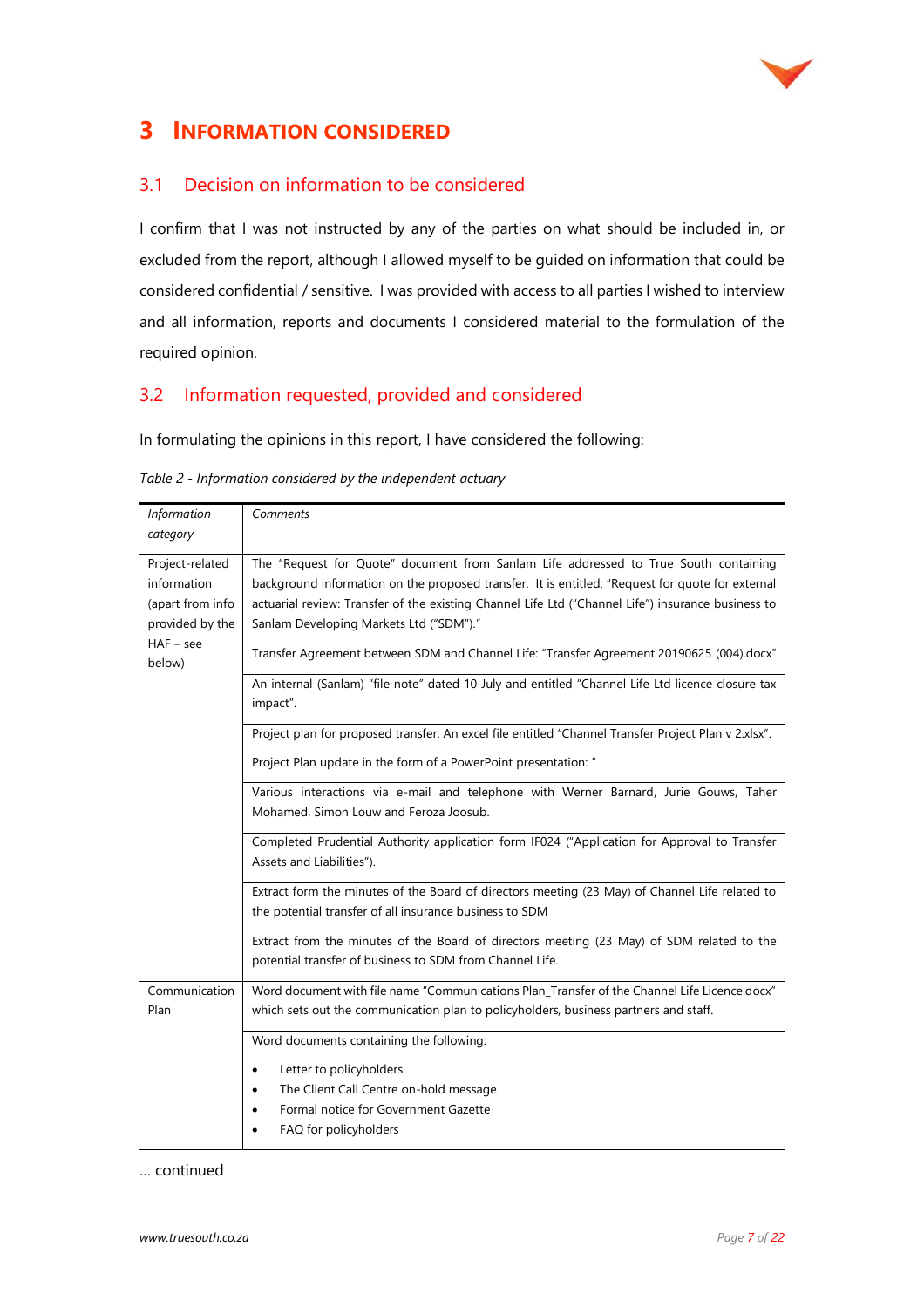

| Information               | Comments                                                                                         |  |  |  |  |
|---------------------------|--------------------------------------------------------------------------------------------------|--|--|--|--|
| Financial                 | Audited annual financial statements of the two entities as at 31 December 2018.                  |  |  |  |  |
| information               | Quantitative and Qualitative reports submitted (in 2019) to the Prudential Authority for both    |  |  |  |  |
|                           | transacting entities as at 31 December 2018 (i.e. four separate returns plus two annexures that  |  |  |  |  |
|                           | accompanied the qualitative returns).                                                            |  |  |  |  |
| Information               | The details behind the numbers reflected in the HAF reports were provided in three spreadsheets  |  |  |  |  |
| from the HAF              | called "Channel SCR details Q4 2018 new tool.xlsx", "Licence consolidation QRT_v4.xlsx" and      |  |  |  |  |
| of the two<br>transacting | "SDM projections.xlsx".                                                                          |  |  |  |  |
| entities                  | (Prudential Basis numbers reflected in the HAF reports for purposes of the proposed transfer are |  |  |  |  |
|                           | different to what was submitted to the Prudential Authority. This is due to refinements in       |  |  |  |  |
|                           | calculations during the 2019 calendar year. The refined numbers are the ones that were audited.) |  |  |  |  |
|                           | Reports from the HAF of both SDM and Channel Life on the proposed transfer (as required by       |  |  |  |  |
|                           | the Insurance Act).                                                                              |  |  |  |  |
|                           | Telephonic and e-mail interaction with the HAF (Simon Louw) clarifying various aspects around    |  |  |  |  |
|                           | the provided information.                                                                        |  |  |  |  |
|                           | Principles and Practices of Financial Management documents (PPFM's) for discretionary            |  |  |  |  |
|                           | participation business within SDM and Channel Life.                                              |  |  |  |  |
|                           | Favourable audit opinions by Ernst & Young on pre- and post-transfer numbers for both            |  |  |  |  |
|                           | transacting entities.                                                                            |  |  |  |  |
| Other                     | ORSA for SDM (entitled "Sanlam Developing Markets Limited Own Risk and Solvency Assessment       |  |  |  |  |
|                           | Report 2019 submission" version 8.0 dated 19 July 2019                                           |  |  |  |  |
|                           | ORSA for Channel Life (entitled "Channel Life Limited Own Risk and Solvency Assessment Report    |  |  |  |  |
|                           | 2019 submission" version 8.0 dated 19 July 2019"                                                 |  |  |  |  |
|                           | (Although in an "advanced draft" stage, the documents I considered were not yet final.)          |  |  |  |  |
|                           | The Memorandum of Incorporation for Channel Life: This was obtained to ensure a complete         |  |  |  |  |
|                           | picture of Channel Life policyholder entitlements.                                               |  |  |  |  |
|                           | Investment and capital management policies of SDM and Channel Life: "SDM and Channel             |  |  |  |  |
|                           | Investment Policy and Strategy Aug2015.docx" and "Capital management policy v6.docx".            |  |  |  |  |

Given my interaction with individuals that provided information, I have no reason to believe that such information is not relevant, not reliable or in any way biased.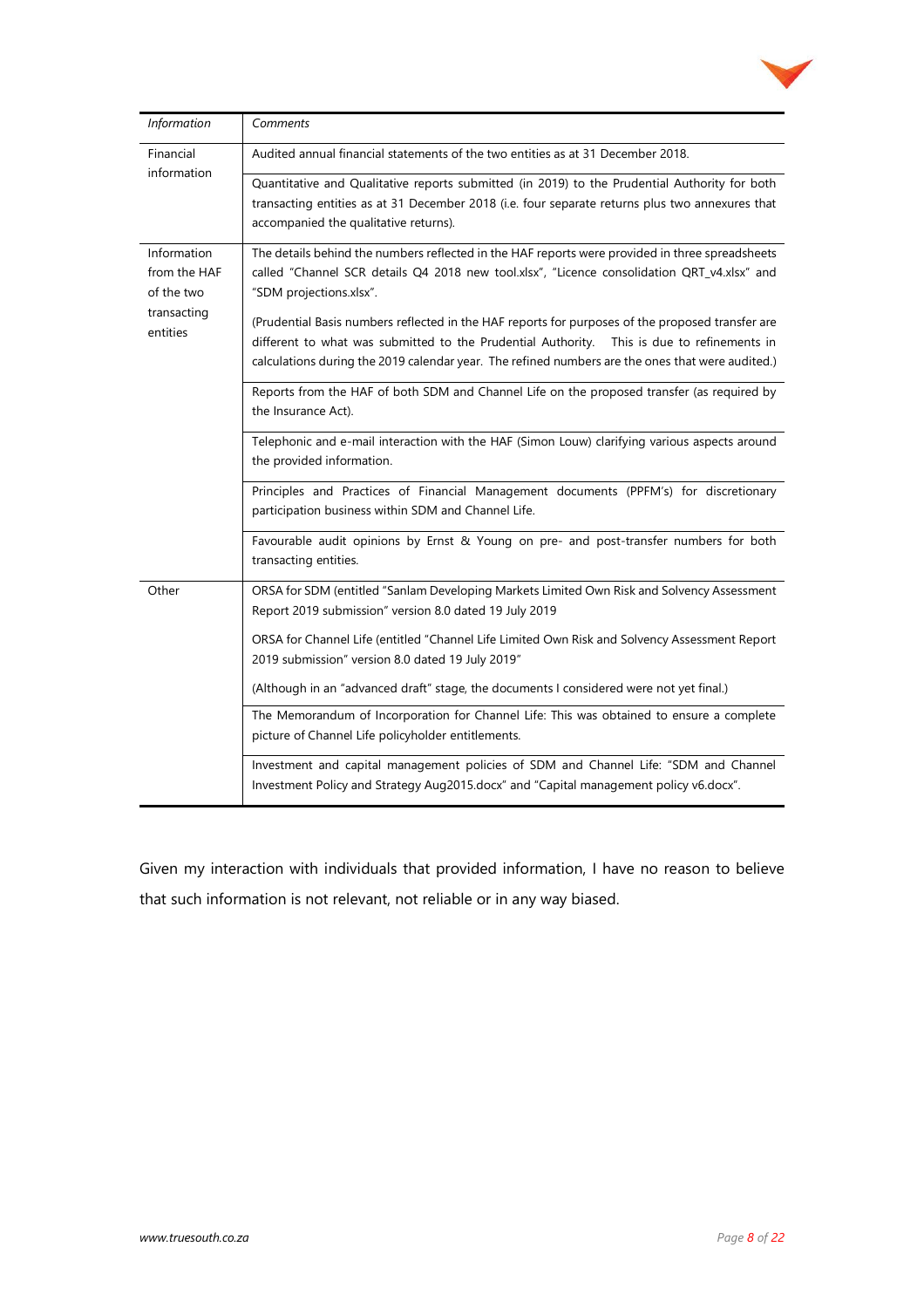

## **4 RATIONALE**

#### 4.1 History

Sanlam Life, as part of its growth strategy to enter the entry level market in Southern Africa:

- purchased African Life Assurance Ltd in 2005 now known as SDM
- acquired a majority stake in Channel Life in 2006 and bought out remaining minorities in 2010.

No new business has been written onto the Channel Life license since 2017 other than existing group scheme membership growth, and continuations, alterations and reinstatements of existing individual business:

- In 2010, the decision was taken to stop selling new individual recurring premium policies in Channel Life (other than Channel 4 Life which was stopped in 2012), and to rather sell such policies into the SDM license
- Channel Life was also closed to new Guarantee Plan business in September 2016
- From 2016 new group schemes were written in SDM, and existing Channel Life group schemes were renewed in SDM (where feasible).

Channel Life now wishes to sell and transfer its insurance business and SDM wishes to accept such transfer. To this end, I have had sight of minutes of the Board meetings of both entities, both held on 23 May 2019:

- Channel Life: "The Board resolved that the Company be and is hereby authorised to conclude and execute the Transfer Agreement …"
- SDM: "Having considered and discussed the memorandum *Transfer of business from Channel Life Ltd to Sanlam Developing Markets* dated 15 May 2019, the Board resolved that the Company be and is hereby authorised to conclude and execute the Transfer Agreement …".

#### 4.2 Rationale behind the proposed transfer

Sanlam Life wishes to rationalise the life insurance subsidiaries within the group with the aim of avoiding unnecessary duplication of compliance costs and to simplify the legal structure within which it provides insurance products.

Both SDM and Channel Life are wholly-owned subsidiaries of Sanlam Life offering similar products to a similar market. Channel Life is closed to new business with SDM now accepting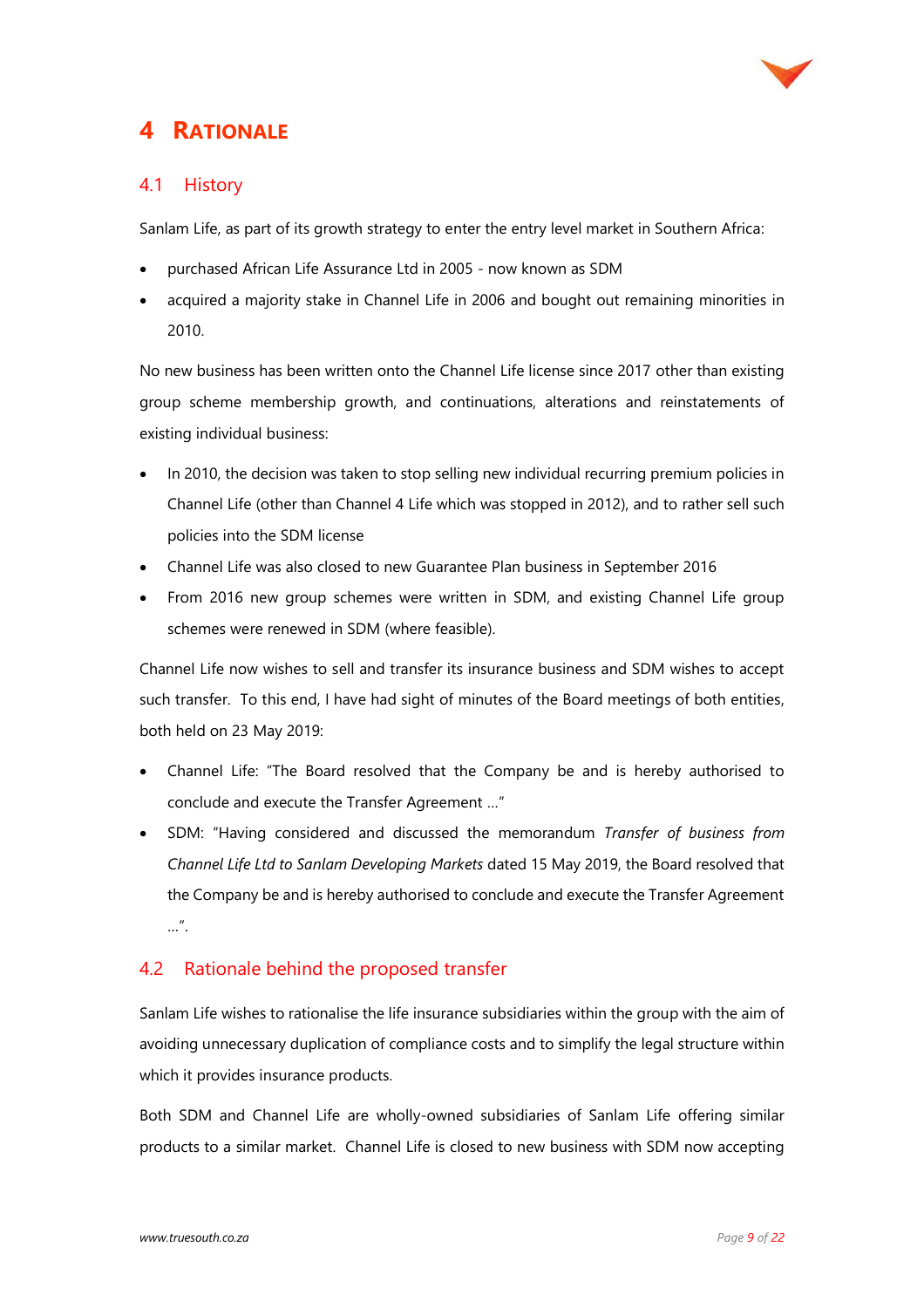

new business that would have been written into the Channel Life license in the past. Administration services are mostly being performed by SDM.

As such, and in order to place Sanlam Life in a position to close the Channel Life license without any prejudice to policyholders, it is the intention to transfer all its remaining Channel Life policies to SDM with effective date 1 January 2019.

#### 4.3 Alternative arrangements

As both SDM and Channel Life are part of the same group of companies and since the business on the Channel Life license is already being administered and serviced by the same processes, procedures and systems used for other business within the group, there is no intention of the holding company to dispose of the business. As such, the most plausible alternative to transferring the Channel Life policies to SDM is to continue offering them in Channel Life. This option was deemed undesirable because the book of business is decreasing in size, which would result in the following impacts:

- The fee income from the reducing policy book would become insufficient to meet overhead cost allocations
- High levels of compliance, governance and reporting would continue to be required of Channel Life and on a diminishing book, the lack of scale would start to make these requirements excessively onerous
- The wind-down of the book until Channel Life has no more policies could take a long time due to membership growth on existing group schemes and continuations, alterations and reinstatements on existing individual business and as such the above impacts could be dragged out and have a prolonged effect.

In addition to the above impacts of the reducing policy book size, there are many inefficiencies resulting from duplication of work within the broader Sanlam Life group as a result of continuing with both life companies. These could be avoided if the policy book was transferred.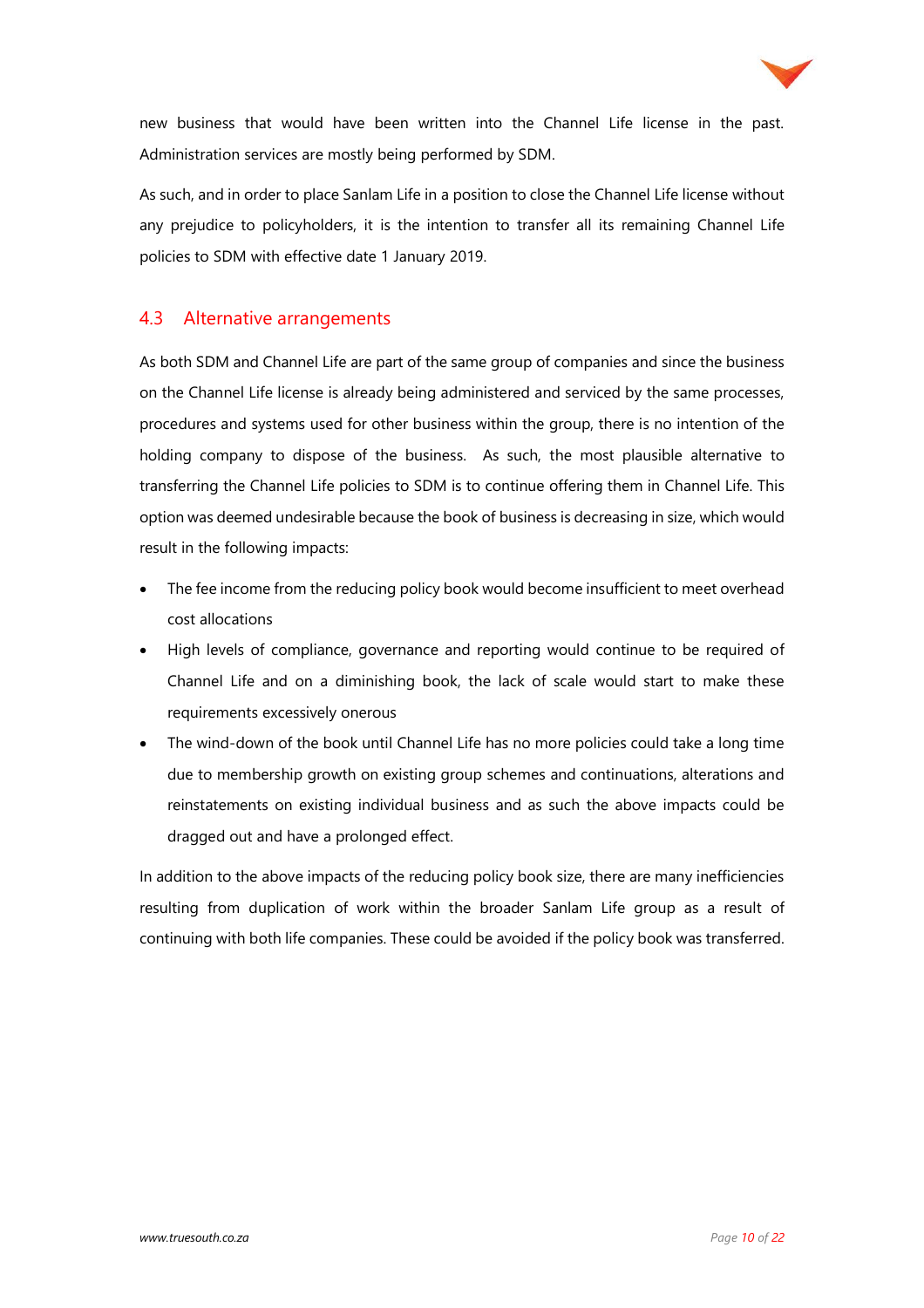

## **5 MECHANICS OF THE PROPOSED TRANSFER**

#### 5.1 Structures

The effective date of the proposed transfer is 1 January 2019 although the transaction cannot be implemented until approval had been obtained from the Prudential Authority (in consultation with the Financial Sector Conduct Authority). Should this approval be obtained, all business risk from the 1 January 2019 would accrue (on a no recourse basis) to SDM and accounts will be "rolled-back" such that all insurance business-related transactions as from 1 January 2019 will reflect in SDM's books. (In effect, Chanel Life will, from 1 January 2019, manage the business as an agent on behalf of SDM until the implementation date.)

After the implementation date and after all regulatory approvals had been obtained, the Channel Life insurance license will be terminated and the company eventually wound-up.

#### 5.2 Transfer price

Only assets covering the (IFRS) policyholder liabilities will be transferred with shareholder assets<sup>2</sup> remaining within Channel Life post proposed transfer. As both entities are within the same group of companies, assets will effectively only change legal ownership with no resultant tax impact.

Effectively therefore, there will be no consideration paid for the business by SDM (on an IFRS basis), although it will bear the costs relating to the proposed transfer.

#### 5.3 Impact on investment portfolios

Since [1] asset-liability management for the two entities is currently performed within the same operational framework, [2] the PPFM and its application will remain unchanged (see below) and [3] the actuarial basis for determining liabilities will remain unchanged, there will be no need for rebalancing the investment portfolios.

#### 5.4 Impact on operations

Channel Life outsources its entire operations, including management, servicing and systems:

• SDM: By far the bulk of the business (by policy count) is outsourced to SDM. Apart from most of the risk business, this includes fully linked single premium business totalling R61m

<sup>&</sup>lt;sup>2</sup> Including the portion covering the Capital Requirement associated with the transferring business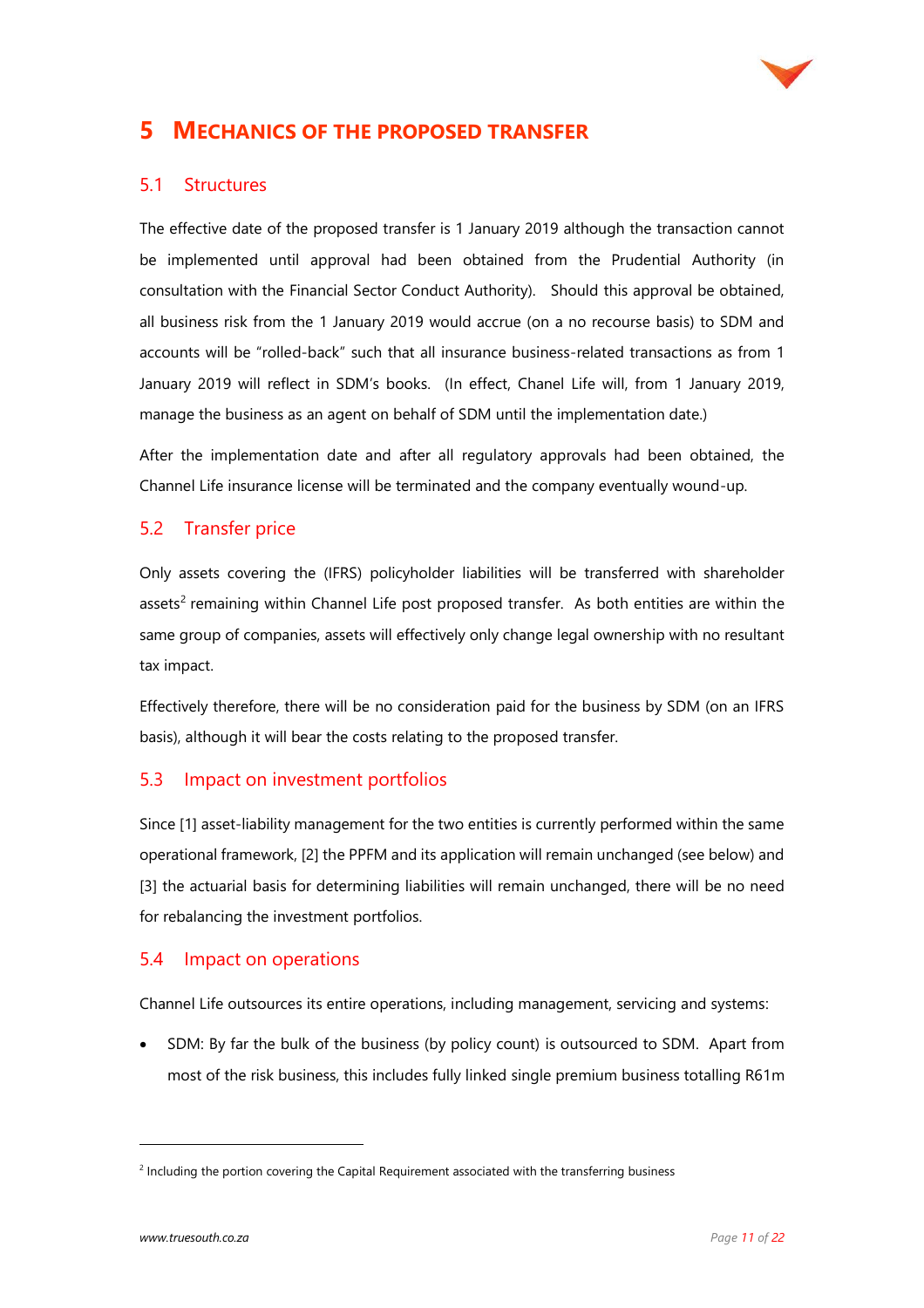

- Sanlam Life Insurance Limited: Glacier being a division of Sanlam Life, administers the Channel Guaranteed Plan (single premium guaranteed return business) and the outsourced administration will persist post-transfer<sup>3</sup>
- Platinum Life: This entity is responsible for administering a legacy book called "Anchor" (an arrangement that Channel Life entered into before Sanlam acquired a majority stake in Channel Life in 2006) and the outsourced administration will persist post-transfer.

The outsourcing agreements will remain in place until the date of the proposed transfer when the contract with SDM will be cancelled and those with other parties changed with SDM replacing Channel Life as the contracting parting.

#### 5.5 Impact on reinsurance

There are several reinsurance contracts in place on the Channel Life business (involving four different reinsurers). Consent for the transfer (i.e. that reinsurers are willing to continue with the arrangements, only replacing Channel Life with SDM as the contracting party) has been obtained from Munich Re, Genre and Swiss<sup>4</sup>.

#### 5.6 Project progress

I have had sight of the 19 July project progress report. The Scope of the project is listed as:

- **Legal** Agreements, Board approvals, Contracts
- **Finance** Bank accounts, bank recons
- **Actuarial** Compiling reports, engagement with EY
- **System / Processes**  CFD's, Premium Collections
- **Communication** Client and staff communication
- **Distribution** data investigation, contracts review and communications to 3rd parties
- **Group Benefits.**

<sup>&</sup>lt;sup>3</sup> The last maturity is January 2022. However, clients may (although very few had done so in the past) continue their policies as a linked policy.

<sup>4</sup> At the time of writing, written consent had not yet been received from RGA, although they have responded saying they "don't see any issues with the transfer" but that their legal team reviewing the letter and checking whether any further addendum to the treaty was required. RGA is not the lead reinsurer and the impact if they were to recapture (which is extremely unlikely) will be immaterial - especially in the bigger SDM context.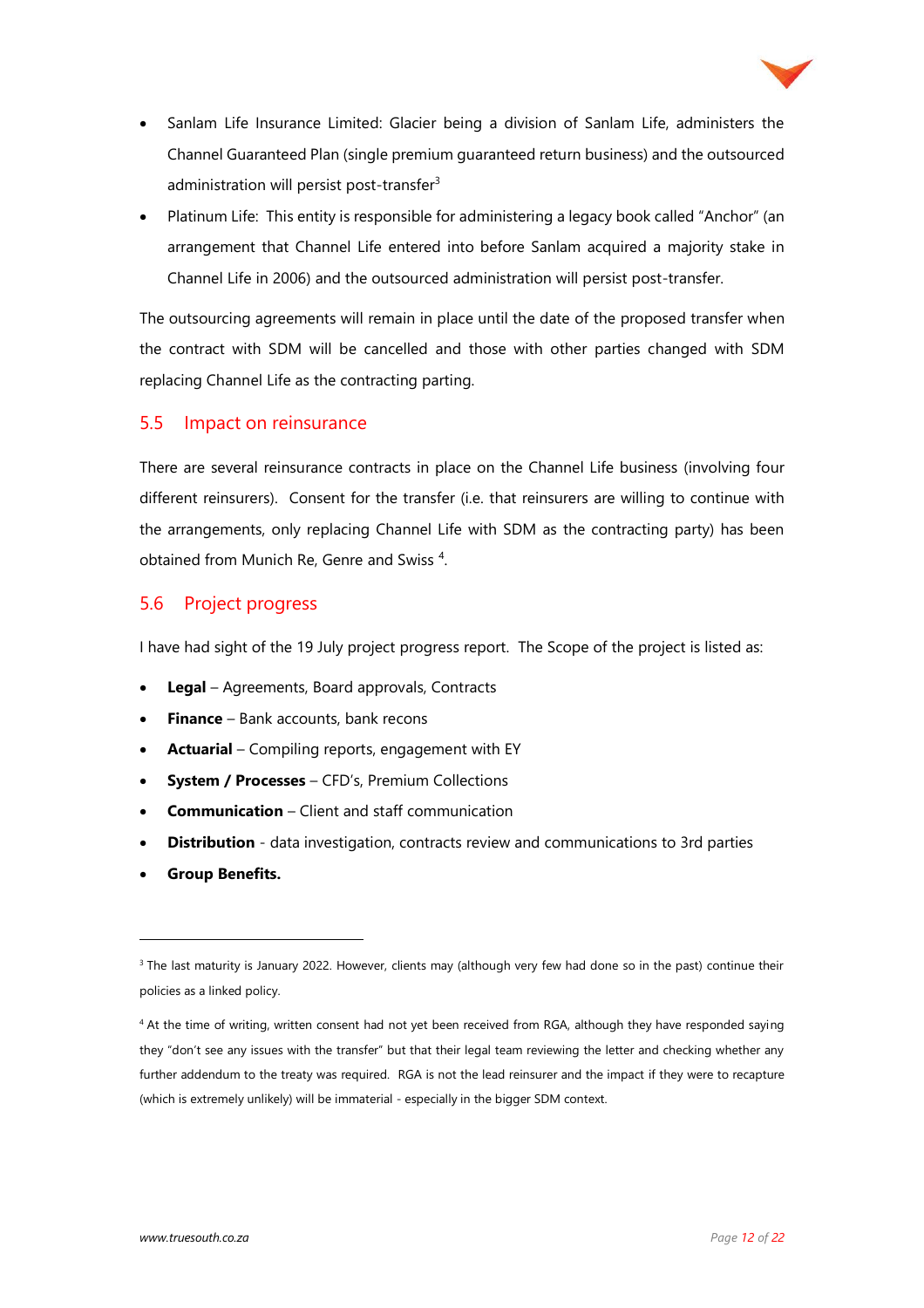

Under "Key risks and issues", nothing was listed.

From discussions with Feroza Joosub (Head: Strategy & Special Projects Sanlam Sky) and Taher Mahomed (Business Change Consultant Sanlam Sky) it appeared as if the project is actively managed by an experienced team supported by a competent technical team.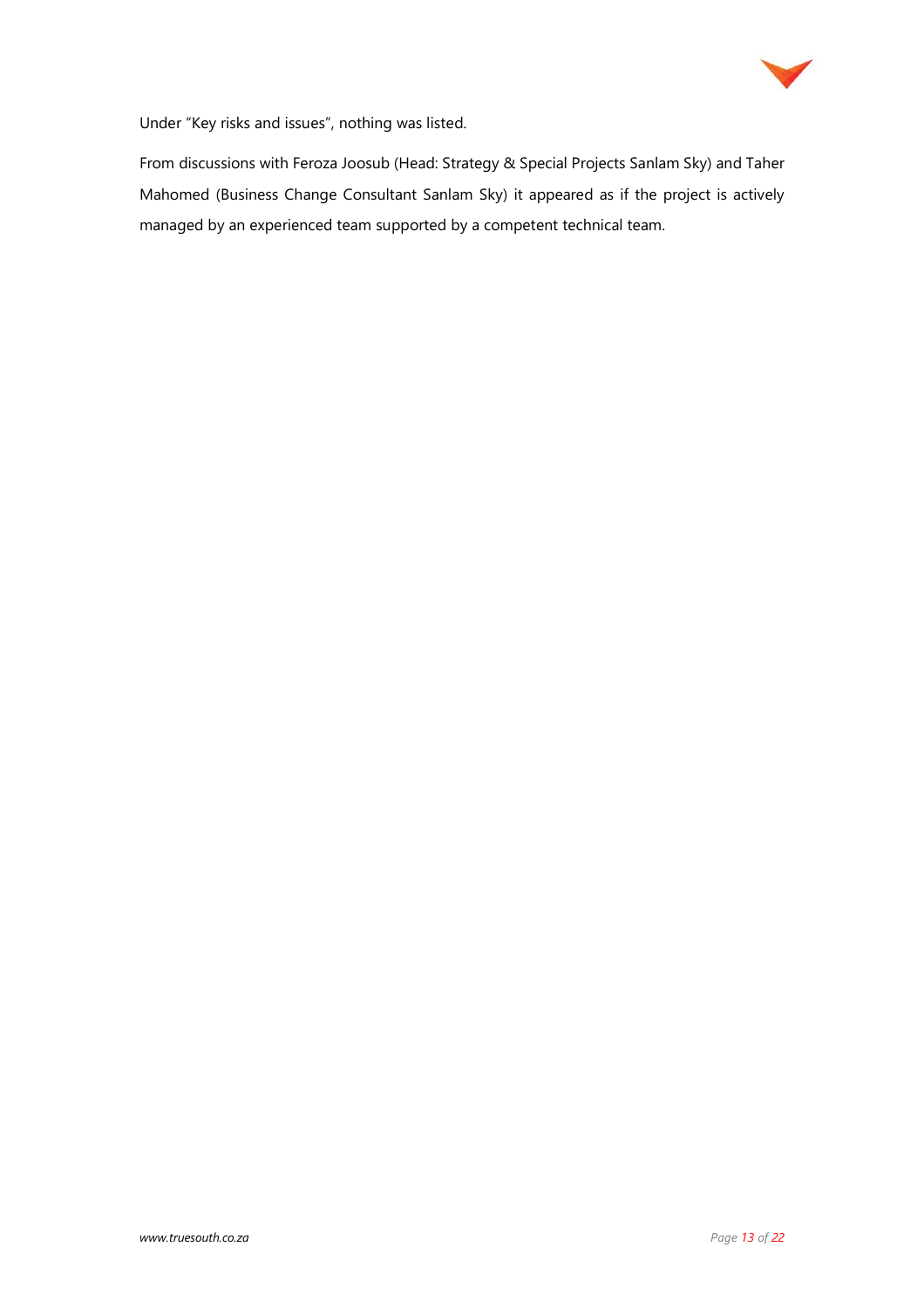

## **6 TRANSFERRING POLICYHOLDERS**

The majority of Channel Life policyholders (by number) are from the entry-level and middle market and hold funeral and credit life insurance products. However, when considering policyholder liabilities, Channel Life has large exposure to single premium policies offering investment guarantees that were sold to the middle and affluent markets. Channel Life ceased to market and sell any products since 2017 and as such, the book of policies that forms the subject of the proposed transfer is a closed book of business and will run off over time. As at 31 December 2018, however the book that will potentially be transferred was still quite sizable:

*Number of policyholders Individual: Recurring Individual: Single Grouped Individual Group Total* Risk 63 015 7 145 27 70 187 Credit Life 34 866 34 866 Funeral 133 691 133 691 Investments 3 409 4 475 7 884 Life annuities 6 6 Universal Life 8 202 8 202 Total 74 632 4 475 175 702 27 254 836

*Table 3 - Transferring policyholders (Source: Returns submitted to Prudential Authority)*

The net (of reinsurance) policyholder liability on the Prudential Supervision basis (including allowance for the risk margin) as at 31 December 2018 is set out in the table below<sup>5</sup>:

| Liabilities (in R'000) | Individual: | Individual: | Grouped           | Group | Total (R'000) |
|------------------------|-------------|-------------|-------------------|-------|---------------|
|                        | Recurring   | Single      | <b>Individual</b> |       |               |
| Risk                   | $-374067$   |             | 64 075            | 3627  | $-306365$     |
| Credit Life            |             |             | $-50490$          |       | $-50490$      |
| Funeral                |             |             |                   |       |               |
| Investments            | 147819      | 4 605 592   |                   |       | 4 7 5 3 4 1 1 |
| Life annuities         | 715         |             |                   |       | 715           |
| Universal Life         | 74 577      |             |                   |       | 74 577        |
| Total                  | $-150956$   | 4 605 592   | 13 585            | 3627  | 4 4 7 1 8 4 8 |

*Table 4 - Net (of reinsurance) technical provisions (Source: Returns submitted to Prudential Authority)*

<sup>5</sup> This table provides an indication as to the relative level. As mentioned elsewhere in this document, the returns submitted to the PA does not correspond 100% with the (audited) numbers in the HAF report.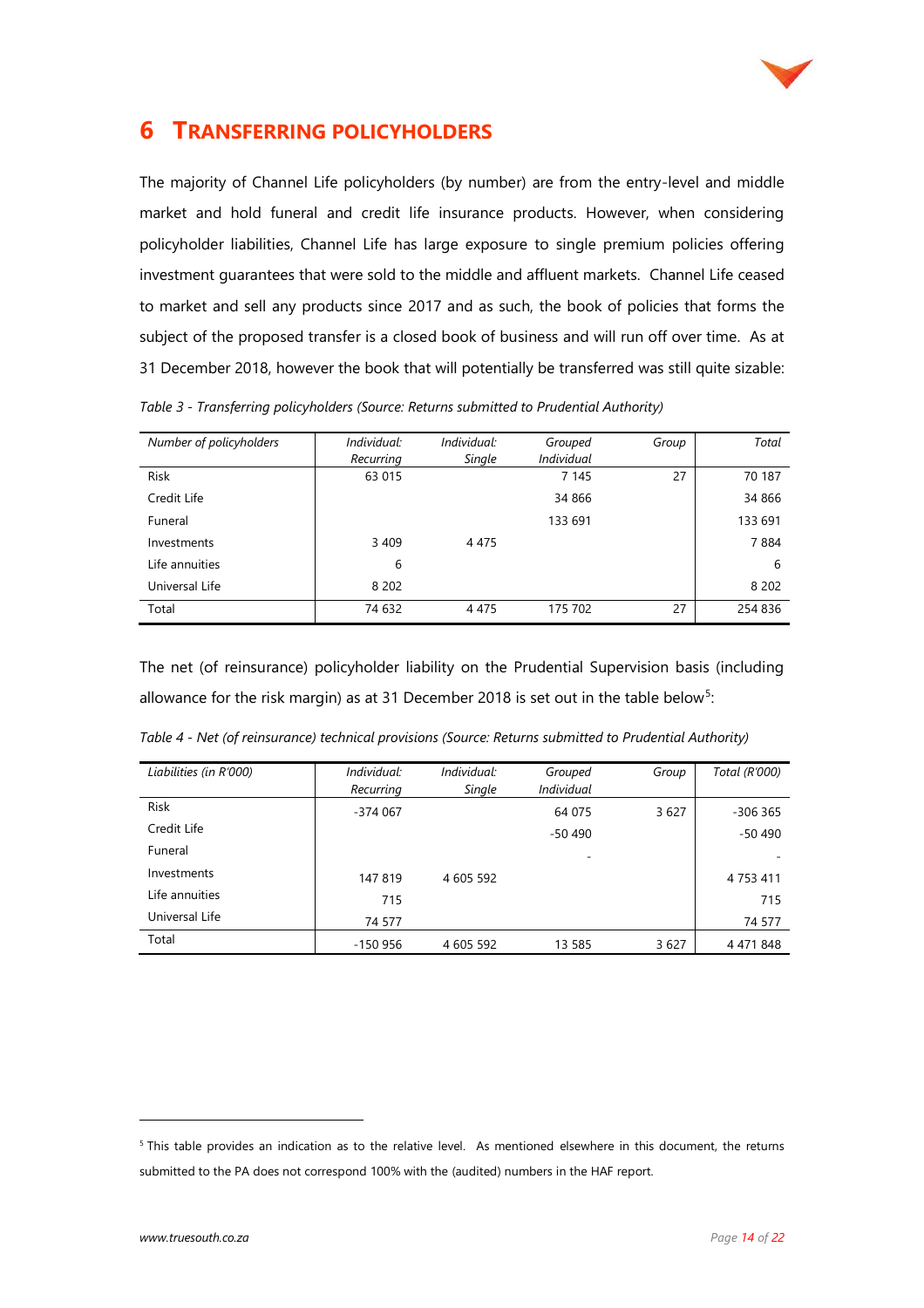

## **7 IMPACT ON POLICYHOLDERS**

#### 7.1 Policy servicing, maintenance and correspondence

As explained earlier (in the section that deals with the mechanics of the proposed transfer), the proposed transfer's only impact in terms of policyholder administration would involve the contracting between entities in the background.

Policyholders should already be familiar with the overlap created by the management structures and the service experience should not be impacted by the proposed transfer.

#### 7.2 Terms & conditions, premiums & benefits

It is clear from reading the transfer agreement between the contracting entities that SDM will accept all obligations of Chanel Life towards its policyholders that existed as at 1 January 2019. The terms and conditions of Channel Life policies will thus not be affected by the proposed transfer. The only visible change will be that SDM replaces Channel Life as underwriter.

#### 7.3 Policyholder reasonable expectations: Non-profit business

As set out above, terms and conditions for non-profit business remain unchanged and (provided capital strength is not materially affected – see below), reasonable expectations of holders of non-profit policies would not be affected.

Investment risk for these policies is carried by shareholders and therefore investment decisions of assets backing (non-profit) policyholder liabilities do not shape policyholder expectations.

#### 7.4 Policyholder reasonable expectations: With-profit business

Channel Life and SDM also have discretionary participation (with-profit) business. As argued below, it is my view that policyholder entitlement (and therefore reasonable policyholder expectations) for SDM and Channel Life policyholders will not be impacted by the proposed transfer.

For with-profit policyholders, the Principles and Practices of Financial Management (PPFMs) drive bonus declarations which would, in turn, shape policyholder reasonable expectations: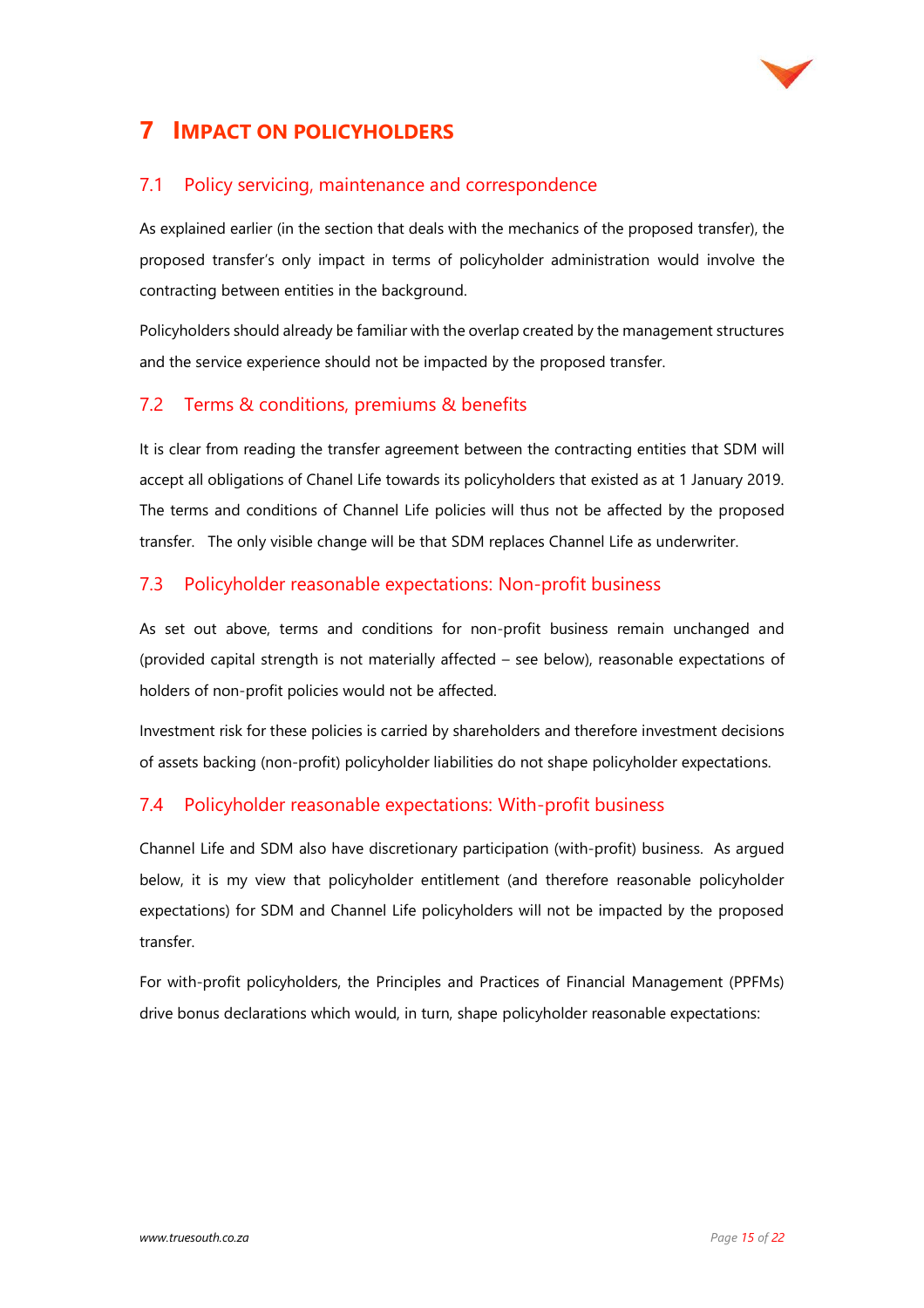

#### *Table 5 - With-profit (participating) policyholders*

|                  | Product                           | <b>Number</b><br>of policies | Smooth<br><b>Bonus</b><br>account<br>(R'm) | <b>Bonus</b><br>stabilisation<br>reserves | <b>PPFM</b>                                                                                               |  |
|------------------|-----------------------------------|------------------------------|--------------------------------------------|-------------------------------------------|-----------------------------------------------------------------------------------------------------------|--|
| SDM <sup>6</sup> | Endowments                        | About<br>74,000              | 296                                        | $-0,7%$                                   | Principles and Practices of Financial<br>Management: Sanlam Developing                                    |  |
|                  | Retirement<br>Annuities           | About<br>26,000              | 1,204                                      | 1.0%                                      | Markets Limited's Individual Smooth<br><b>Bonus Products</b>                                              |  |
| Channel<br>Life  | Unitised<br>With-<br>Profit (UWP) | About<br>10,000              | 57                                         | 5.0%                                      | Channel Life Principles and Practices                                                                     |  |
|                  | Rentmeester                       | About<br>2,500               | 2                                          | 1.8%                                      | of Financial Managmeent (PPFM)<br>UWP - 26 October 2009                                                   |  |
|                  | Bonus annuity                     | 7                            |                                            | 1.9%                                      | Channel Life Principles and Practices<br>of Financial Managmeent (PPFM)<br>Bonus Annuities - 8 April 2008 |  |

In assessing the impact of a potential transfer on the rights of Channel Life participating policyholders, it is important to ensure that:

- [1] The duties and obligations contained in the Channel Life PPFM are assigned to SDM
- [2] Any changes envisaged to the Channel Life PPFMs will not impact benefits or security of such benefits
- [3] The bonus stabilisation reserves (BSR) and investment portfolios backing the discretionary participating policyholder liabilities don't change to the detriment of policyholders (which is important because both the BSR and composition of investment portfolios backing the with-profit business would have an impact on future affordable bonus rates)
- [4] Any additional rights granted to Channel Life policyholders in the Memorandum of Incorporation are allowed for (although the PPFM should already reflect any such additional rights).

*[1] Assigning Channel Life PPFMs "obligation" to SDM:* Neither of the two Channel Life PPFMs contain a clause which automatically transfers duties / obligations to the new insurer on transfer. I would therefore have preferred for the transfer agreement between the two parties for

<sup>&</sup>lt;sup>6</sup> There is also a reversionary bonus portfolio, but reliable information on these old policies is not available. A separate PPFM exists for these policyholders and their treatment will not be affected by the transfer.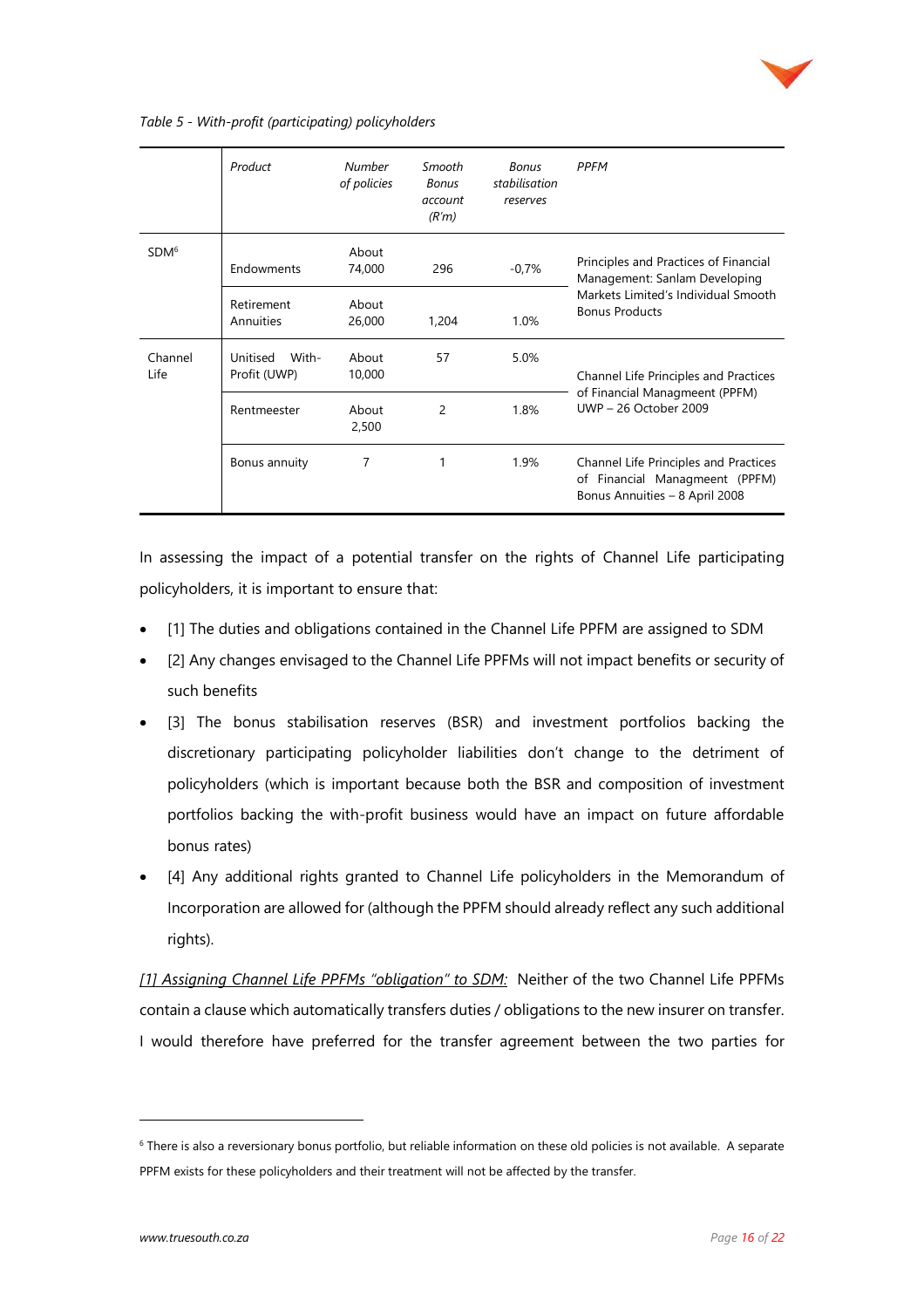

explicitly mention the PPFMs. However, it is clear that the PPFM forms part of the contract between Channel Life and SDM:

- The PPFM would be included in the definition of "Contracts" definition which refers to "*all contracts concluded or acquired by Channel Life in the ordinary course of the Insurance Business … in respect of which any right or obligation of Channel Life exists as at the Effective Date*"
- Insurance Business is then defined as "*the insurance business carried on by Channel Life as at the Effective Date, comprising the Assets and the Liabilities, the Contracts, the Policies, and all related goodwill …* "
- The terms governing the transfer then stipulates "*… Channel Life hereby sells, transfers, cedes and delegates the Insurance Business on a no recourse basis to SDM with effect from the Effective Date … and SDM hereby accepts such transfer, cession and delegation with effect from the Effective Date*.".

*[2] Changes envisaged in the PPFMs:* There will be no change in the PPFMs of current SDM policyholders. In terms of the Channel Life PPFMs, both contain the following clause: "*… policyholders will be notified of any amendments to this document, which may arise from changes to the structure of Channel Life and/or the business environment*". I have been informed that the task of this notification will be included in the transfer project plan and that the only change will be to replace Channel Life with SDM.

*[3] Investment portfolios and BSRs:* The following excerpt is taken from the Channel Life HAF report on the proposed transfer: "*… the investment portfolios backing (the with profit) business will remain unchanged and will be kept distinct post-transfer*".

*[4] Channel life Memorandum of Incorporation:* I have studied this document and found no additional entitlement that accrues to with-profit policyholders other than what is already described in the PPFM. (Paragraph 34.8 mentions that "*To the extent that any distributable profits of the Company arise from profit sharing policies, the profits so arising shall be allocated towards increasing the benefits payable under such policies according to the applicable Principles and Practices of Financial Management.")*

#### 7.5 Costs associated with proposed transfer

All costs of the proposed transfer will be covered by SDM with no additional fees being charged to policyholders. There will thus be no loss of value to policyholders due to additional expenditure incurred as a result of the proposed transfer.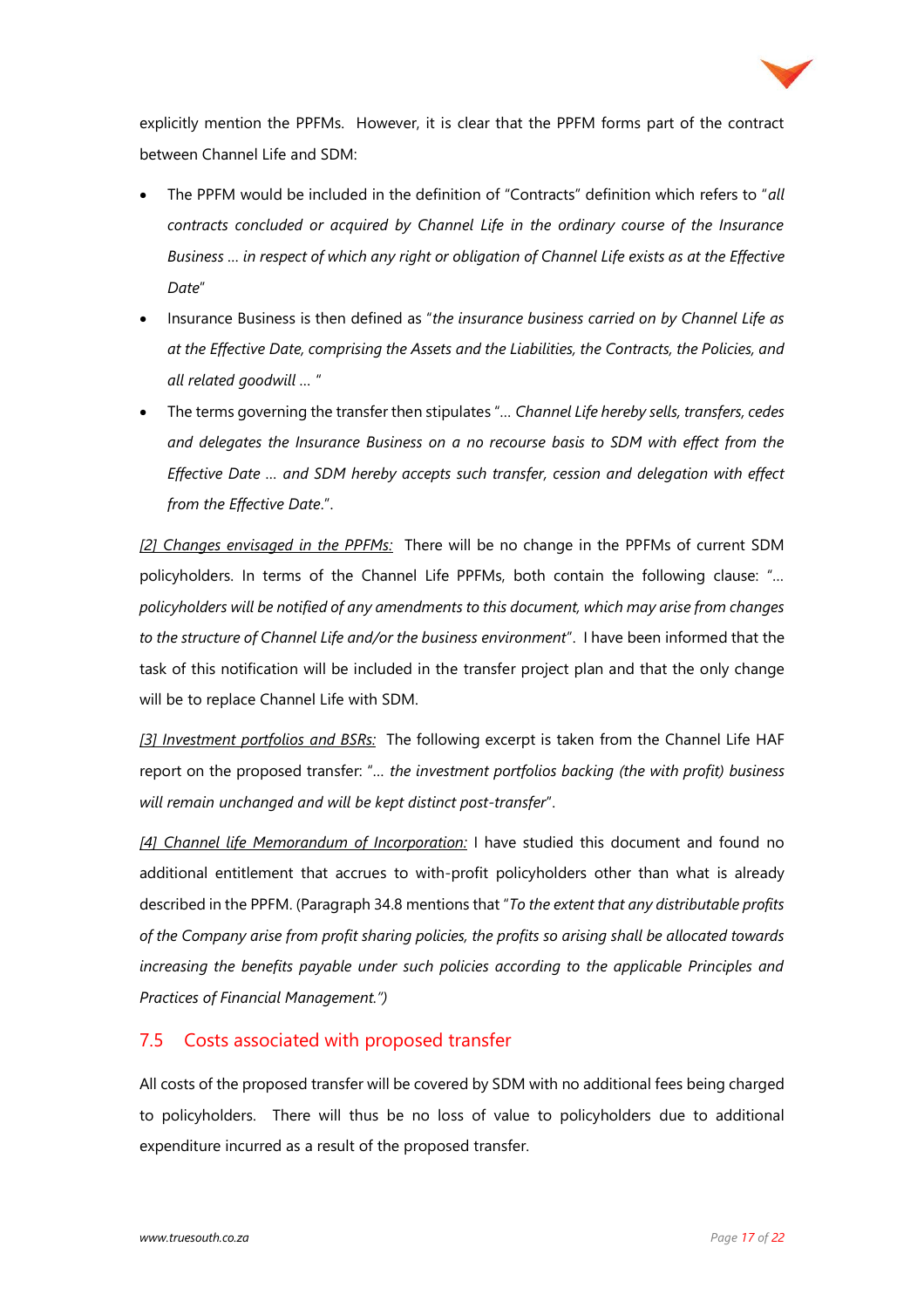

#### 7.6 Impact on policy values: Tax and costs associated with transfer

In the opinion of Sanlam Group Tax (and as reflected in the transfer agreement), asset transfers from Channel Life to SDM will qualify for relief as envisaged in section 45 of the Income Tax Act. This is because both these companies are wholly owned subsidiaries of Sanlam Life and therefore part of the same "group of companies" as defined in section 41 of the Income Tax Act rendering the proposed transfer an "intra-group transaction". The relief provided via section 45 of the ITA is aimed at facilitating the transfer of assets within a group without any immediate tax implications. An exception in respect of the UPF fund was highlighted in the transfer agreement, but since no tax is payable on this fund, this will have no bearing on policy values.

A transfer of assets from Channel Life to SDM will therefore not trigger an acceleration of capital gains tax.

An internal (Sanlam) "file note" dated 10 July and entitled "Channel Life Ltd licence closure tax impact" confirms the above view and also mentions that "*depending on the nature of assets transferred from Channel to SDM, it may have an impact on the allowable expense ratio of SDM, but given the nature of the assets transferred we rather expect an improvement therein."* This would be a second-order impact and I don't expect it to be material.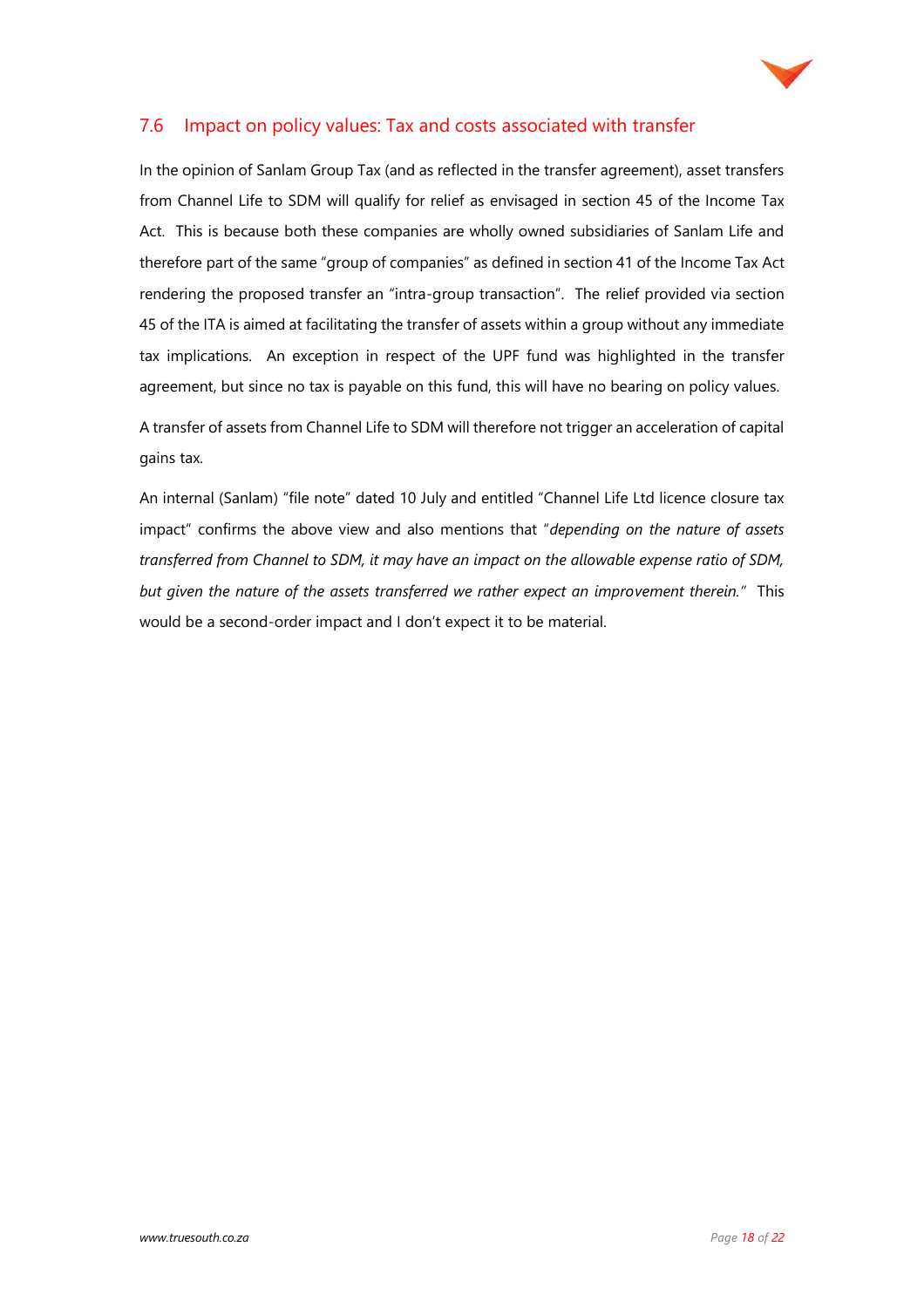

## **8 FINANCIAL SOUNDNESS**

#### 8.1 Basis for assessing financial soundness

For purposes of the required opinion, "financial soundness" is clarified by actuarial guidance (on transfers), as the ability to maintain a financially sound condition on the Prudential Supervision Reporting basis as per the Insurance Act.

The single most useful statistic to assess financial soundness (as per the definition above) is the Capital Cover Ratio. The *Capital Cover Ratio* (henceforth denoted in italics to emphasise the fact that it has a very specific definition within the context) considers the extent to which the available capital (assets less liabilities valued as per the Insurance Act) for an insurer exceeds the minimum required capital for the insurer to demonstrate financial soundness (also calculated as per the Insurance Act).

#### 8.2 Audited numbers

The calculations underlying the *Captial Cover Ratios* reported on in this document were audited and the following is quoted from the auditor's report:

- Channel life: "*In our opinion, the specified QRTs of the Insurer for the year ended 31/12/2018, and 1 January 2019, are prepared, in all material respects, in accordance with the provisions of the Insurance Act, 18 of 2017, Prudential Standards and the log files for the completion of the QRTs issued by the Prudential Authority*".
- SDM: "*In our opinion, the specified QRTs of the Insurer for the year ended 31/12/2018, and 1 January 2019, are prepared, in all material respects, in accordance with the provisions of the Insurance Act, 18 of 2017, Prudential Standards and the log files for the completion of the QRTs issued by the Prudential Authority*".

#### 8.3 *Capital Cover Ratios* compared: As at the effective date

As set out in the Channel Life HAF report and reflected in the (abbreviated) QRT statements<sup>7</sup> that will accompany the transfer application to the PA:

 $7$  The figures in the HAF report were audited and I therefore did not review them (apart from high-level consistency checks). It needs to be noted that the IFRS surplus for SDM numbers reflects what was submitted on the QRT to the PA. Due to a late adjustment made to the AFS, there is a difference between the submitted numbers and what was shown in the AFS. In addition, the Prudential Basis numbers incorporate a methodology change related mostly to the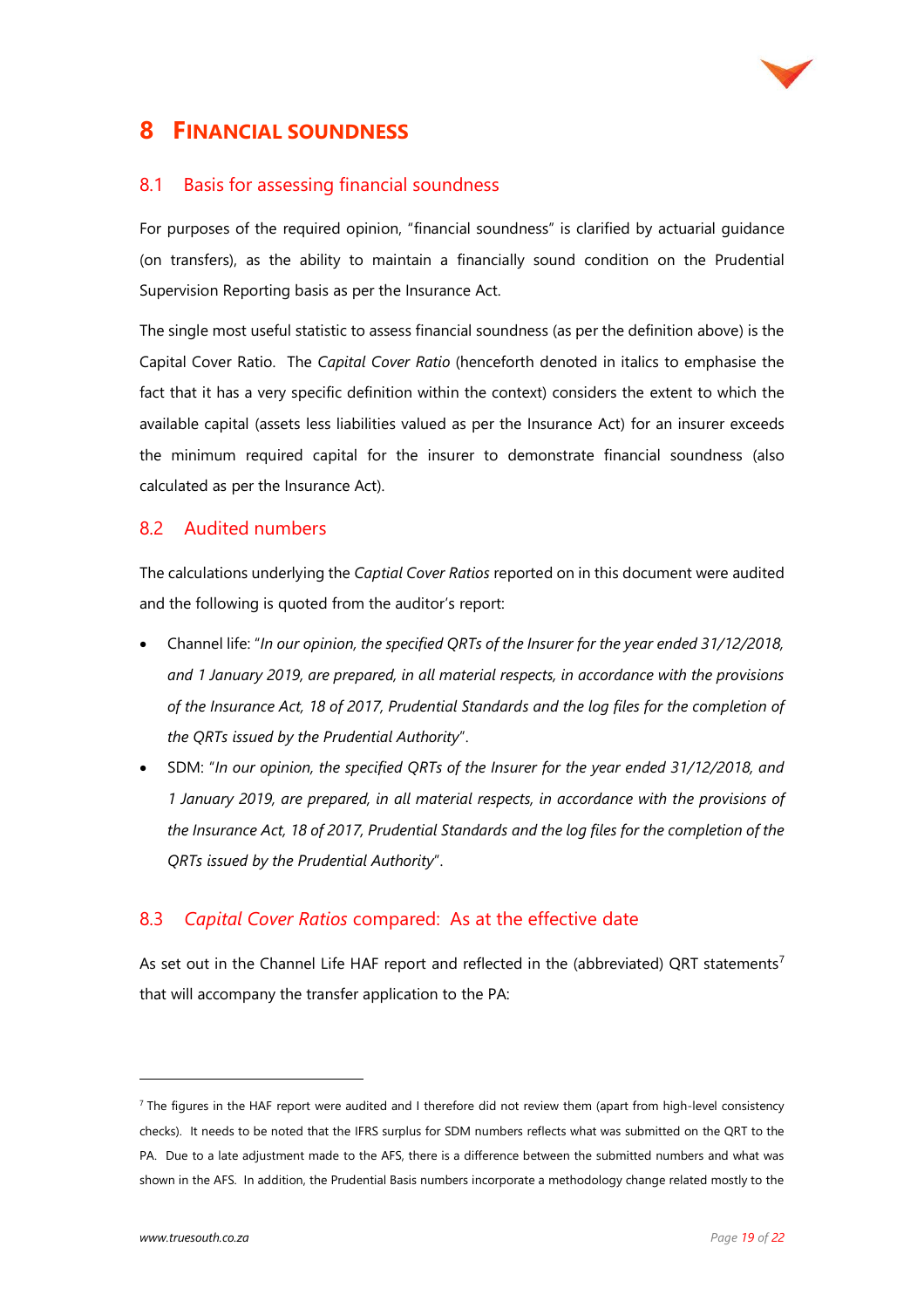

- For transferring policyholders (existing Channel Life policyholders), the *Capital Cover Ratio* will remain virtually unchanged (from 202% to 201%)
- For receiving (existing SDM) policyholders, the *Capital Cover Ratio* will decrease somewhat (from 207% to 201%).

Since Channel Life is small compared to SDM, the weighted average of the *Capital Cover Ratio*  on combining these two entities could have been expected to be closer to 207% (and not the 201% noted above). The reasons for the lower level of 201% include:

- As per the transfer agreement, the shareholder funds (on an IFRS basis) in Channel Life as at 31 December 2018 will not be transferred. This loss of surplus funds (in isolation) would have resulted in a reduction in the (combined entity) *Capital Cover Ratio* to 195%. (Some surplus would still be transferred due to the IFRS liabilities – on which the value of assets transferred is based - being higher than the Prudential Basis liabilities)
- This was countered, to a degree by the fact that the combined SCR under the merged entity is lower than the sum of the two:
	- $\circ$  The additional market concentration risk charge for the post-transfer SDM entity reflects only 11% of the charge within Channel Life. This is due to the much bigger combined asset base which significantly reduces the risk of over-exposure to any single counter-party
	- o The *diversification benefit* for the post-transfer combined SDM entity is more than for the sum of the two free-standing insurers arguably reflecting the better balance of risks post-transfer
	- o There is more *Loss Absorbing Capacity* under the combined entity compared to the sum of the two separate entities reflecting previously "unused capacity" for such tax absorption within the SDM license.

The fact that the *Captial Cover Ratios* exceed 2.0 times<sup>8</sup> for all three groups of policyholders (SDM pre-transfer, Channel Life pre-transfer and SDM combined post-transfer), as at 1 January 2019 serves as confirmation that there should be no concerns regarding the impact of the transfer on financial soundness.

way in which the risk margin is calculated, which results in numbers that are different to what was submitted via the QRT to the PA. The impact of these differences is too small to have any impact on the views expressed in this report.

<sup>8</sup> In its recent (2018-2019) annual report, the Prudential Authority mentions that the median *Capital Cover Ratio* for life insurers is 1.8 times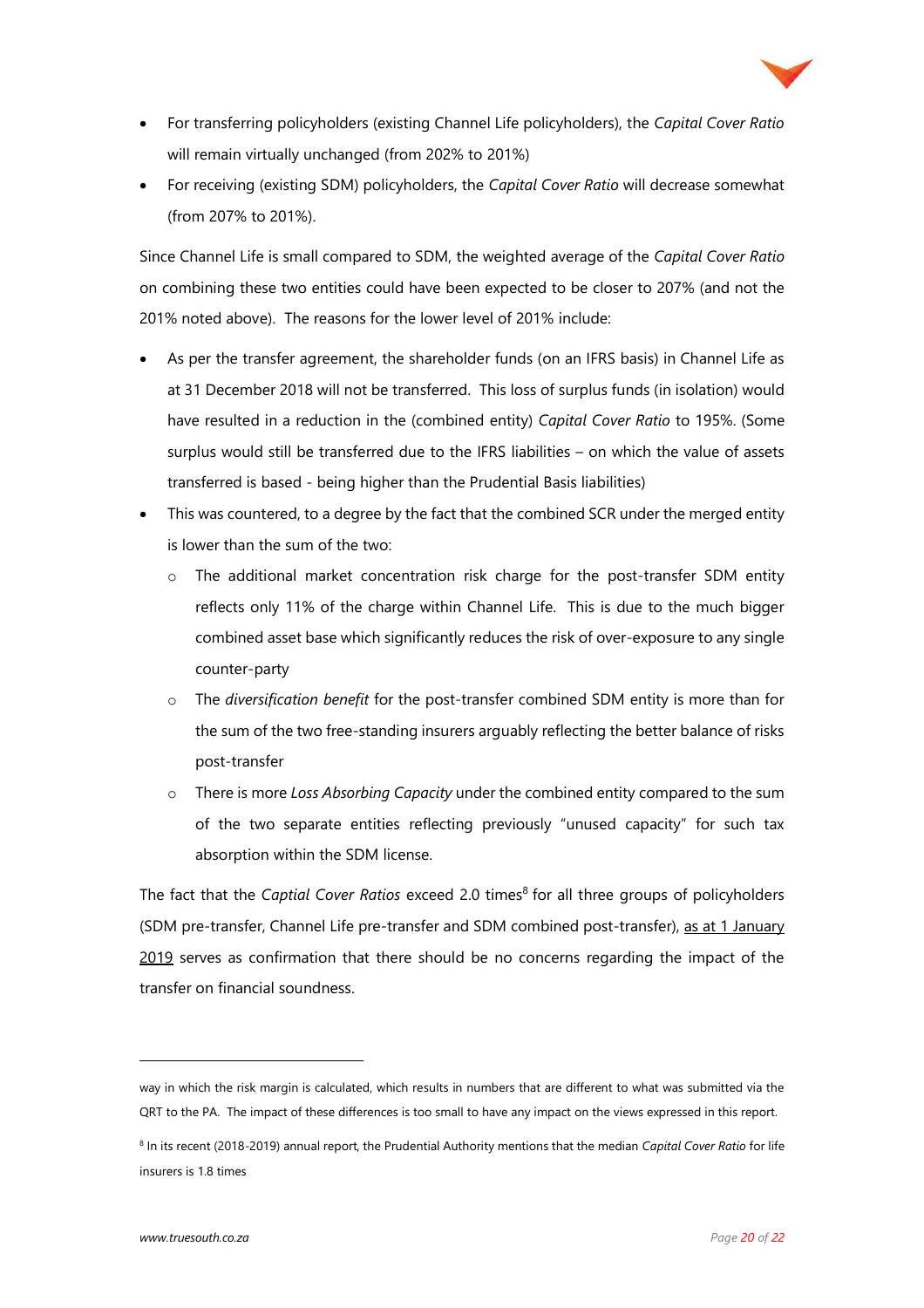

#### 8.4 Future *Capital Cover Ratio* targets

Sanlam Life has indicated<sup>9</sup> that it intends to ensure that SDM remains well-capitalised (irrespective of whether the transfer happens or not). The stated *Capital Cover Ratio* targeted range for SDM is between 1.5 to 2.0 times over the next five years. (The targeted range for Channel Life is slightly lower at 1.3 to 1.8, but currently under review.)

I am confident in the future ability of SDM to honour policyholders' benefits as reflected in its shareholders' intentions to ensure that the entity remains well-capitalised. In addition, I am confident that this ability will not be negatively impacted by the proposed transfer.

## **9 COMMUNICATION PLAN**

#### 9.1 General

A comprehensive communications plan has been developed that will ensure that all Channel Life policyholders, staff and other stakeholders are provided with the necessary information relating to the proposed transfer.

Some items / scripts were still outstanding at the time when this report was finalised. However, from what I have observed and based on discussions with members of the project management team, I am satisfied with the process and that those involved (and invited to contribute to the content) are applying their minds to ensure accuracy and completeness of information.

#### 9.2 Communication with Policyholders

It is worth noting that, since the proposed transfer will have no impact on the administration process, policyholders will continue to interact with service centers as they did before the proposed transfer.

Policyholder communication (in terms of providing information on the proposed transfer) will be in the form of:

• Registered letter (post)

<sup>&</sup>lt;sup>9</sup> I received a comprehensive e-mail response from Werner Barnard (Head: SPF Actuarial: Risk & Balance Sheet Management) on this topic which confirmed that this is indeed the intention as reflected in a number of different documents, including the Risk Appetite Statement and a memo that will soon serve at the Board of SDM.